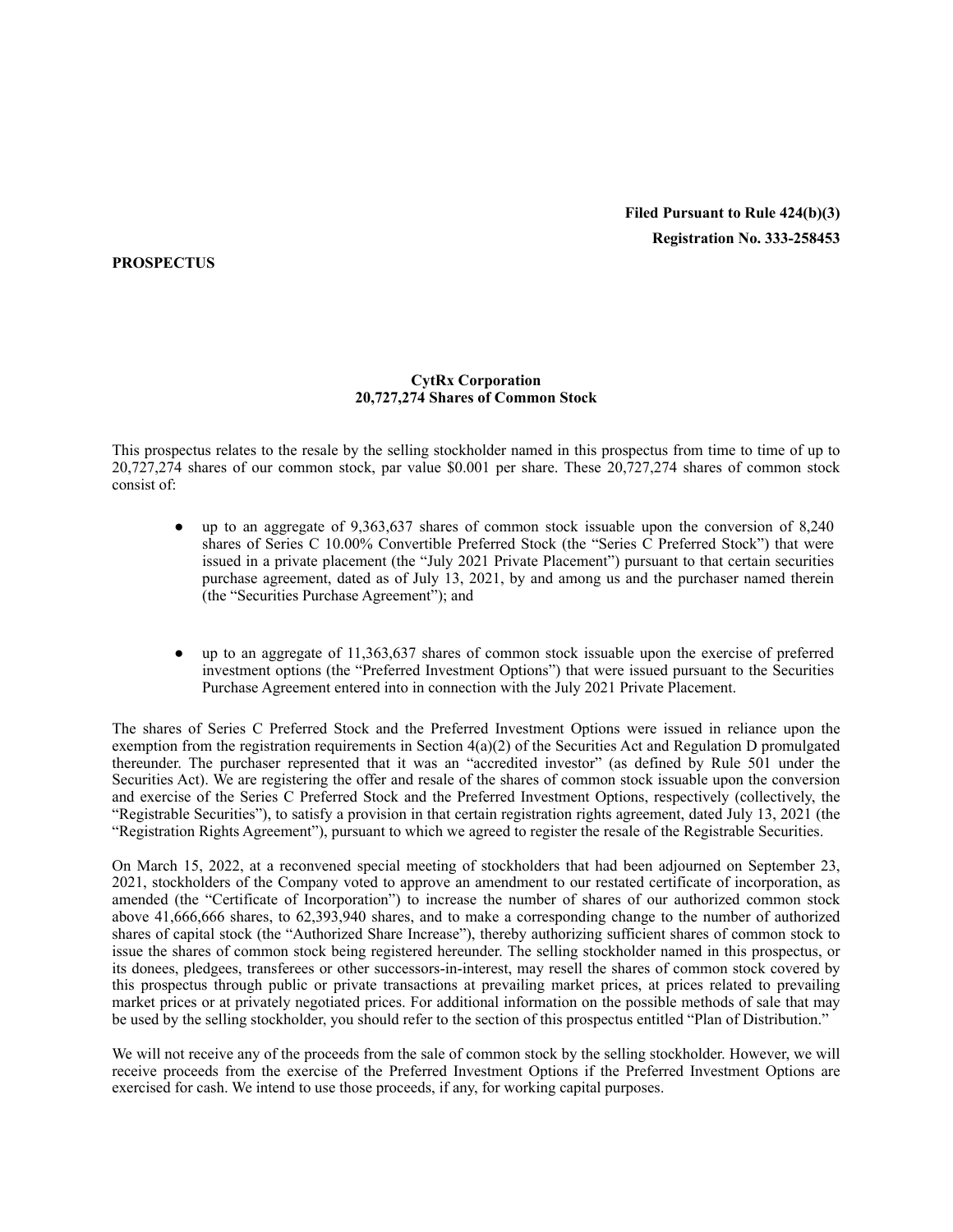Any shares of common stock subject to resale hereunder will have been issued by us and acquired by the selling stockholder prior to any resale of such shares pursuant to this prospectus.

No underwriter or other person has been engaged to facilitate the sale of the common stock in this offering. We will bear all costs, expenses and fees in connection with the registration of the common stock. The selling stockholder will bear all commissions and discounts, if any, attributable to its respective sales of our common stock.

Our common stock is quoted on The OTC Markets under the symbol "CYTR." On March 22, 2022, the last reported sales price for our common stock was \$0.45 per share.

**Investment in our common stock involves risk. See "Risk Factors" contained in this prospectus, in our periodic reports filed from time to time with the Securities and Exchange Commission, which are incorporated by reference in this prospectus and in any applicable prospectus supplement. You should carefully read this prospectus and the accompanying prospectus supplement, together with the documents we incorporate by reference, before you invest in our common stock.**

**Neither the Securities and Exchange Commission nor any state securities commission has approved or disapproved of these securities or passed upon the adequacy or the accuracy of this prospectus. Any representation to the contrary is a criminal offense.**

The date of this prospectus is March [25], 2022.

# **TABLE OF CONTENTS**

| <b>ABOUT THIS PROSPECTUS</b>                             | $\overline{2}$ |
|----------------------------------------------------------|----------------|
| PROSPECTUS SUMMARY                                       | 3              |
| <b>THE OFFERING</b>                                      | 8              |
| <b>RISK FACTORS</b>                                      | 9              |
| <b>SPECIAL NOTE REGARDING FORWARD-LOOKING STATEMENTS</b> | 9              |
| <b>USE OF PROCEEDS</b>                                   | 9              |
| <b>SELLING STOCKHOLDER</b>                               | 9              |
| DESCRIPTION OF SECURITIES WE ARE OFFERING                | 12             |
| <b>PLAN OF DISTRIBUTION</b>                              | 15             |
| <b>LEGAL MATTERS</b>                                     | 16             |
| <b>EXPERTS</b>                                           | 16             |
| WHERE YOU CAN FIND MORE INFORMATION                      | 16             |
| <b>INCORPORATION OF CERTAIN INFORMATION BY REFERENCE</b> | 17             |

# <span id="page-1-0"></span>**ABOUT THIS PROSPECTUS**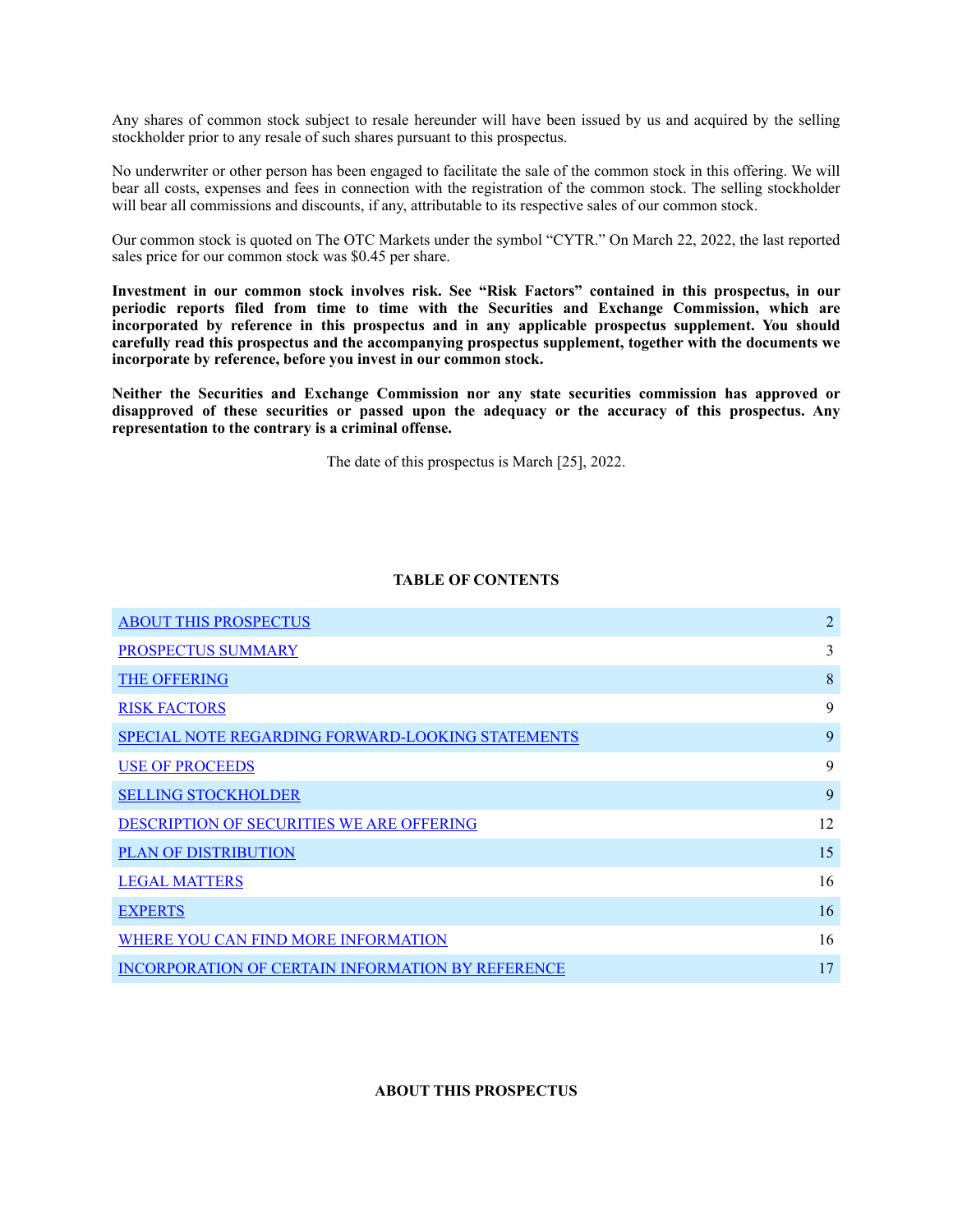This prospectus is part of the registration statement that we filed with the Securities and Exchange Commission pursuant to which the selling stockholder named herein may offer and sell or otherwise dispose of the Registrable Securities covered by this prospectus. As permitted by the rules and regulations of the Securities and Exchange Commission, the registration statement filed by us includes additional information not contained in this prospectus.

This prospectus and the documents incorporated by reference into this prospectus include important information about us, the securities being offered and other information you should know before investing in our securities. You should not assume that the information contained in this prospectus is accurate on any date subsequent to the date set forth on the front cover of this prospectus or that any information we have incorporated by reference is correct on any date subsequent to the date of the document incorporated by reference, even though this prospectus is delivered or shares of common stock are sold or otherwise disposed of on a later date. It is important for you to read and consider all information contained in this prospectus, including the documents incorporated by reference therein, in making your investment decision. You should also read and consider the information in the documents to which we have referred you under "Where You Can Find More Information" and "Incorporation of Certain Information by Reference" in this prospectus.

You should rely only on this prospectus and the information incorporated or deemed to be incorporated by reference in this prospectus. We have not, and the selling stockholder has not, authorized anyone to give any information or to make any representation to you other than as contained or incorporated by reference in this prospectus. If anyone provides you with different or inconsistent information, you should not rely on it. This prospectus does not constitute an offer to sell or the solicitation of an offer to buy securities in any jurisdiction to any person to whom it is unlawful to make such offer or solicitation in such jurisdiction.

We further note that the representations, warranties and covenants made by us in any agreement that is filed as an exhibit to any document that is incorporated by reference in this prospectus were made solely for the benefit of the parties to such agreement, including, in some cases, for the purpose of allocating risk among the parties to such agreements, and should not be deemed to be a representation, warranty or covenant to you. Moreover, such representations, warranties or covenants were accurate only as of the date when made. Accordingly, such representations, warranties and covenants should not be relied on as accurately representing the current state of our affairs.

Unless otherwise indicated, information contained or incorporated by reference in this prospectus concerning our industry, including our general expectations and market opportunity, is based on information from our own management estimates and research, as well as from industry and general publications and research, surveys and studies conducted by third parties. Management estimates are derived from publicly available information, our knowledge of our industry and assumptions based on such information and knowledge, which we believe to be reasonable. In addition, assumptions and estimates of our and our industry's future performance are necessarily uncertain due to a variety of factors, including those described in "Risk Factors" beginning on page 9 of this prospectus. These and other factors could cause our future performance to differ materially from our assumptions and estimates.

#### 2

#### <span id="page-2-0"></span>**PROSPECTUS SUMMARY**

*This summary highlights information contained elsewhere or incorporated by reference in this prospectus and does not contain all of the information you should consider before investing in our securities. You should carefully read this entire prospectus, the information incorporated by reference and the registration statement of which this prospectus is a part in their entirety before investing in our securities, including the information discussed under "Risk Factors" in this prospectus and the documents incorporated by reference and our financial statements and related notes that are incorporated by reference in this prospectus. In this prospectus, unless otherwise stated or the context indicates otherwise requires, references to "CytRx", "Company", "we", "us", "our" or similar references mean CytRx Corporation and its subsidiaries on a consolidated basis. References to "CytRx Corporation" refer to CytRx Corporation on an unconsolidated basis. References to "Centurion" refer to Centurion BioPharma Corporation, CytRx Corporation's wholly-owned subsidiary, through which we conducted our laboratory operations in Freiburg, Germany until the end of January 2019.*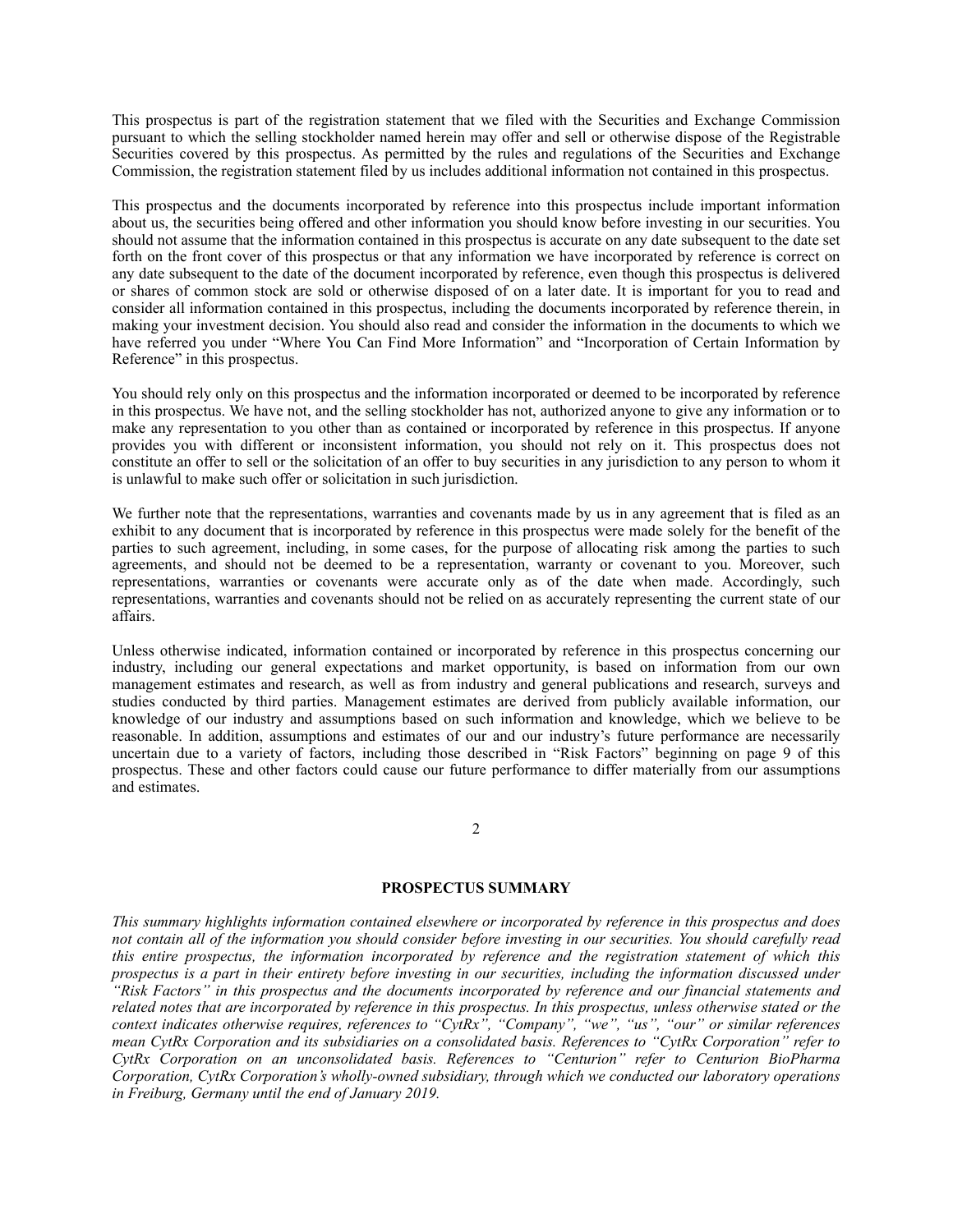# **Overview**

We are a biopharmaceutical research and development company specializing in oncology. The Company's focus has been on the discovery, research and clinical development of novel anti-cancer drug candidates that employ novel linker technologies to enhance the accumulation and release of cytotoxic anti-cancer agents at the tumor. During 2017, CytRx's discovery laboratory, located in Freiburg, Germany, synthesized and tested over 75 rationally designed drug conjugates with highly potent payloads, culminating in the creation of two distinct classes of compounds. Four lead candidates (LADR-7 through LADR-10) were selected based on *in vitro* and animal studies, in several different cancer models, stability, and manufacturing feasibility. In addition, a novel albumin companion diagnostic, ACDx™, was developed to identify patients with cancer who are most likely to benefit from treatment with these drug candidates.

On June 1, 2018, CytRx launched Centurion BioPharma Corporation ("Centurion"), a private subsidiary, and transferred all of its assets, liabilities and personnel associated with the laboratory operations in Freiburg, Germany. In connection with said transfer, the Company and Centurion entered into a Management Services Agreement whereby the Company agreed to render advisory, consulting, financial and administrative services to Centurion, for which Centurion shall reimburse the Company for the cost of such services plus a 5% service charge. The Management Services Agreement may be terminated by either party at any time. Centurion is focused on the development of personalized medicine for solid tumor treatment. On December 21, 2018, CytRx announced that Centurion had concluded the pre-clinical phase of development for its four LADR™ drug candidates, and for its albumin companion diagnostic (ACDx™). As a result of completing this work, operations taking place at the preclinical laboratory in Freiburg, Germany would no longer be needed and, accordingly, the lab was closed at the end of January 2019.

# *LADR Drug Discovery Platform and Centurion*

Centurion's LADR™ (Linker Activated Drug Release) is a platform for formulating cytotoxic cancer drugs that offer improved efficacy with reduced side effects. LADR combines our expertise in linker chemistry and albumin biology to create a pipeline of anti-cancer molecules that deliver prodrugs to the tumor environment and then activate the drug inside the tumor. Such a trojan horse strategy reduces off-target side effects outside the tumor, thus allowing 10-1,000 fold higher dosing to be given.

3

The first-generation ("gen") product candidate employing our tumor targeting and drug release system is aldoxorubicin, described below. Our next-gen products are composed of two classes of ultra-high potency albuminbinding drug conjugates, termed LADR 7 through LADR 10. These drug conjugates combine the proprietary LADR™ linkers with novel derivatives of the auristatin and maytansinoid drug classes. These payloads historically have required a targeting antibody for successful administration to humans. Our drug conjugates eliminate the need for a targeting antibody and provide a small molecule therapeutic option with potential broader applicability.

Centurion's postulated mechanism of action for the albumin-binding drug conjugates is as follows:

- after administration, the linker portion of the drug conjugate forms a rapid and specific covalent bond to the cysteine-34 position of circulating albumin;
- circulating albumin preferentially accumulates at the tumors, bypassing concentration in other non-tumor sites, including the heart, liver and gastrointestinal tract due to a mechanism called "Enhanced Permeability and Retention";
- once localized at the tumor, the acid-sensitive linker is cleaved due to the specific conditions within the tumor and in the tumor microenvironment; and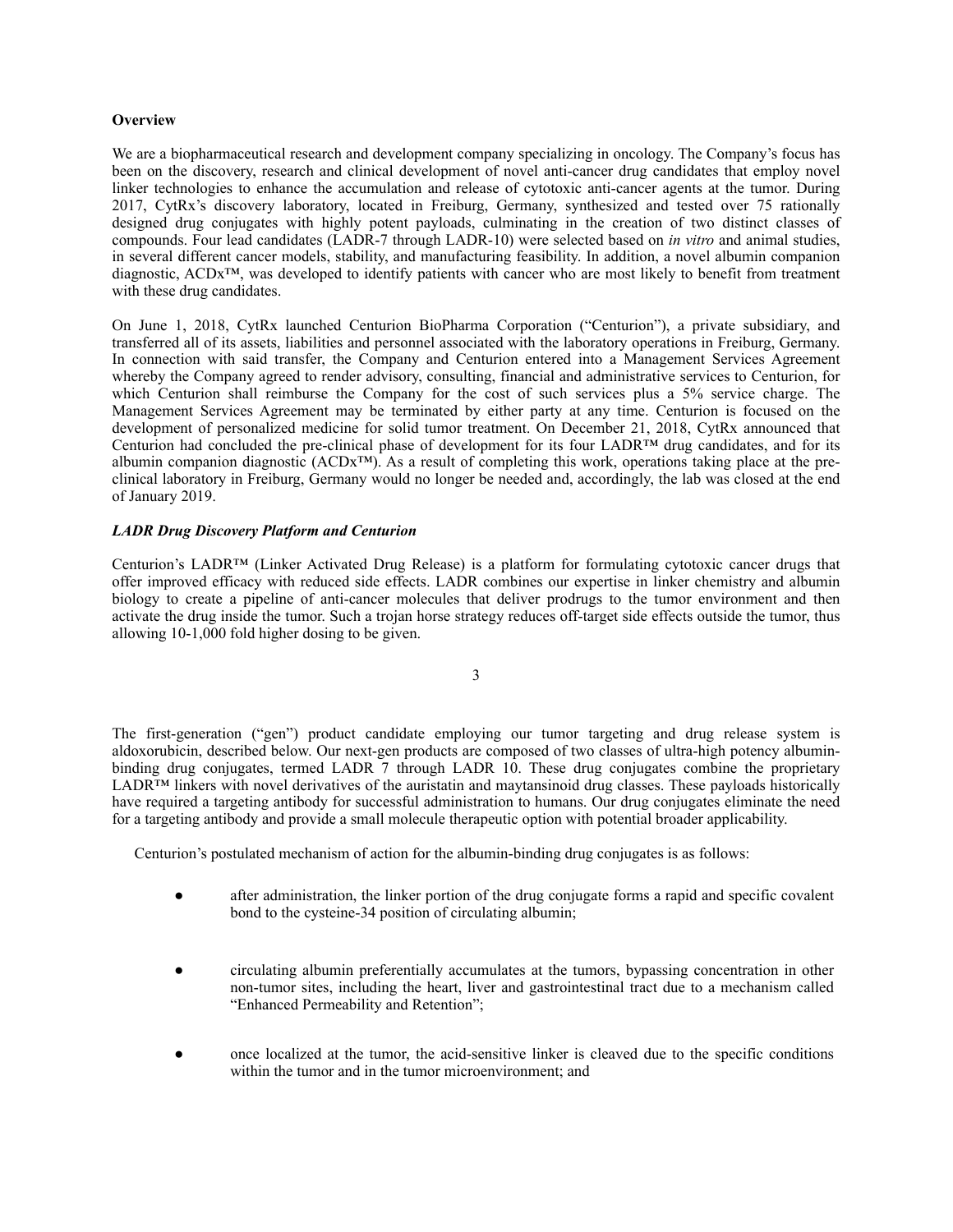free active drug is then released into the tumor.

Centurion's novel companion diagnostic,  $ACDx^{TM}$  (albumin companion diagnostic), was developed to identify patients with cancer who are most likely to benefit from treatment with the four LADR lead assets.

On March 9, 2022, Centurion was merged into the Company.

# **Business Strategy for LADR™ Platform**

Currently, the Company continues to work on identifying partnership or financing opportunities for LADR™ ultrahigh potency drug conjugates and their albumin companion diagnostic. We have concluded all research and development on LADR and its companion diagnostic and continue to focus on identifying partnership or financing opportunities.

#### **Aldoxorubicin**

Until July 2017, we were concentrating on the research and clinical development of aldoxorubicin, which is the widely-used cytotoxin doxorubicin, modified with our LADR delivery and concentraction system. Modifying doxorubicin with our LADR™ system allows for delivery of higher amounts of doxorubicin (3½ to 4 times) without several of the major dose-limiting toxicities seen with administration of doxorubicin alone.

On July 27, 2017, we entered into an exclusive worldwide license with ImmunityBio, Inc. (formerly known as NantCell, Inc. ("ImmunityBio")), granting to ImmunityBio the exclusive rights to develop, manufacture and commercialize aldoxorubicin in all indications. As a result, the Company is no longer working on development of aldoxorubicin (ImmunityBio merged with NantKwest, Inc. in March 2021). As part of the license, ImmunityBio made a strategic investment of \$13 million in CytRx common stock at \$6.60 per share, a premium of 92% to the market price on that date. We also issued ImmunityBio a warrant to purchase up to 500,000 shares of common stock at \$6.60, which expired on January 26, 2019. We are entitled to receive up to an aggregate of \$343 million in potential milestone payments contingent upon achievement of certain regulatory approvals and commercial milestones. We are also entitled to receive ascending double-digit royalties for net sales for soft tissue sarcomas and mid to high single digit royalties for other indications. There can be no assurance that ImmunityBio will achieve such milestones, approvals or sales with respect to aldoxorubicin. ImmunityBio has initiated a Phase 2, randomized, three-cohort, open-label registrational-intent study for first-line and second-line treatment of locally advanced or metastatic pancreatic cancer, which includes aldoxorubicin. On October 13, 2021, ImmunityBio announced that the trial's Cohort C was fully enrolled. In January 2022 at the ASCO Gastrointestinal Cancer Symposium, they reported that 27% of third-line or greater patients (17/63) remain on study and that the median overall survival in this highly advanced group of patients (who failed two to six prior lines of treatment) is 5.8 months (95% CI: 3.9, 6.9 months) exceeding the approximately three-month historical median overall survival. Of the 63 patients, 30 (48%) had progressed after two prior lines of therapy. Median overall survival in this group was 6.3 months (95% CI: 5.0, 9.8 months), more than doubling the historical overall survival. (Survival of three months as reported by Manax et al ASCO GI 2019). In Cohort C, four patients (7%) experienced treatment-related SAEs that included peripheral edema, pyrexia, anemia and atrial flutter. No treatment-related deaths were reported. Based on the strength of earlier data and the significant unmet medical need, ImmunityBio submitted an amendment to the U.S. Food and Drug Administration (the "FDA") to increase enrollment in Cohort C and plan to meet with the FDA in 2022 to discuss a potential path for the approval of combination therapies for pancreatic cancer.

4

Aldoxorubicin is a conjugate of the commonly prescribed cytotoxin agent doxorubicin that binds to circulating albumin in the bloodstream and is believed to concentrate the drug at the site of the tumor. Aldoxorubicin, has been tested in over 600 patients with various types of cancer. Specifically, it is comprised of (6-maleimidocaproyl) hydrazine, an acid-sensitive molecule that is conjugated to doxorubicin. The initial indication for aldoxorubicin was for patients with advanced soft tissue sarcomas (STS).

Aldoxorubicin has received Orphan Drug Designation (ODD) by the U.S. FDA for the treatment of STS. ODD provides several benefits, including seven years of market exclusivity after approval, certain R&D related tax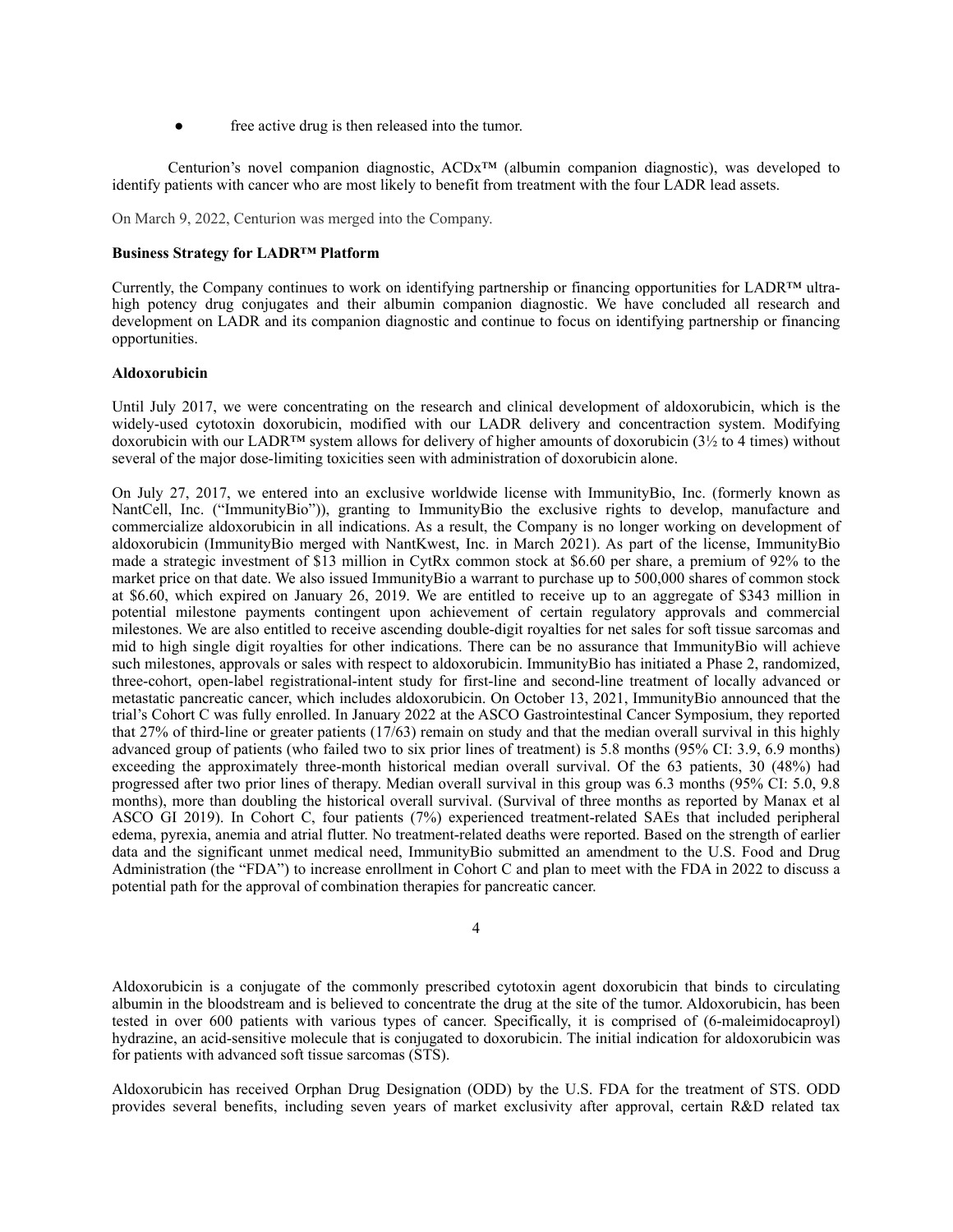credits, and protocol assistance by the FDA. European regulators granted aldoxorubicin Orphan designation for STS, which confers ten years of market exclusivity, among other benefits.

ImmunityBio also lists ongoing clinical studies in head and neck and triple-negative breast cancer and has submitted a protocol with the FDA for glioblastoma; it is currently reviewing its options in STS.

# *Molecular Chaperone Assets (Orphayzme)*

In 2011, CytRx sold the rights to arimoclomol and iroxanadine, based on molecular chaperone regulation technology, to Orphazyme A/S (formerly Orphazyme ApS) in exchange for a one-time, upfront payment and the right to receive up to a total of \$120 million in milestone payments upon the achievement of certain pre-specified regulatory and business milestones, as well as royalty payments based on a specified percentage of any net sales of products derived from arimoclomol. As a result of Orphazyme's disclosure that the pivotal phase 3 clinical trial for arimoclomol in Amyotrophic Lateral Sclerosis did not meet its primary and secondary endpoints, the maximum amount that CytRx has the right to receive is now approximately \$100 million. Orphazyme is testing arimoclomol in Niemann-Pick disease Type C ("NPC") and Gaucher disease. Orphazyme has highlighted positive Phase 2/3 clinical trial data in patients with NPC and previously submitted a New Drug Application ("NDA") with the FDA. On June 18, 2021, Orphazyme announced it had received a Complete Response Letter from the FDA indicating the need for additional data. In late October 2021, Orphazyme announced it held a Type A meeting with the FDA, at which the FDA recommended that Orphazyme submit additional data, information and analyses to address certain topics in the Complete Response Letter and engage in further interactions with the FDA to identify a pathway to resubmission. The FDA concurred with Orphazyme's proposal to remove the cognition domain from the NPC Clinical Severity Scale ("NPCCSS") endpoint, with the result that the primary endpoint is permitted to be recalculated using the 4 domain NPCCSS, subject to the submission of additional requested information which Orphazyme has publicly indicated that it intends to provide. To bolster the confirmatory evidence already submitted, the FDA affirmed that it would require additional in vivo or pharmacodynamic (PD)/pharmacokinetic (PK) data. Orphazyme is planning to request a Type C Meeting with the FDA in the second quarter of 2022. Subject to discussions with the regulatory body, Orphazyme has publicly indicated that it plans to resubmit the NDA for arimoclomol in the second half of 2022.

Orphazyme had also submitted a Marketing Authorization Application ("MAA") with the European Medicines Agency (the "EMA"). In February 2022, Orphazyme announced that although they had received positive feedback from the Committee for Medicinal Products for Human Use ("CHMP") of the EMA, they were notified by the CHMP of a negative trend vote on the MAA for arimoclomol for NPC following an oral explanation. The trend vote indicates that the CHMP's current orientation is to not approve arimoclomol when it convenes by the end of March 2022. Orphazyme has publicly indicated that it considers it unlikely that this position will change before the formal vote is undertaken in March 2022. Orphazyme has publicly indicated that it will assess its strategic options and provide an update to the market at the applicable time.

# *Innovive Acquisition Agreement*

On September 19, 2008, we completed our merger acquisition of Innovive Pharmaceuticals, Inc., or Innovive, and its clinical-stage cancer product candidates, including aldoxorubicin and tamibarotene. Under the merger agreement by which we acquired Innovive, we agreed to pay the former Innovive stockholders up to approximately \$18.3 million of future earnout merger consideration, subject to our achievement of specified net sales under the Innovive license agreements. The earnout merger consideration, if any, will be payable in shares of our common stock, subject to specified conditions, or, at our election, in cash or by a combination of shares of our common stock and cash. Our common stock will be valued for purposes of any future earnout merger consideration based upon the trading price of our common stock at the time the earnout merger consideration is paid. The earnout will be accrued if and when earned. As of December 31, 2021 and 2020, no amounts were due under this agreement.

# **Research and Development**

Expenditures for research and development activities related to continuing operations were \$0 for the year ended December 31, 2021 and \$0.8 million for the year ended December 31, 2020, or approximately 0% and 12%, respectively, of our total expenses. For further information regarding our research and development activities, see "Management's Discussion and Analysis of Financial Condition and Results of Operations" included in our Annual Report on Form 10-K for the fiscal year ended December 31, 2021 which is incorporated herein by reference.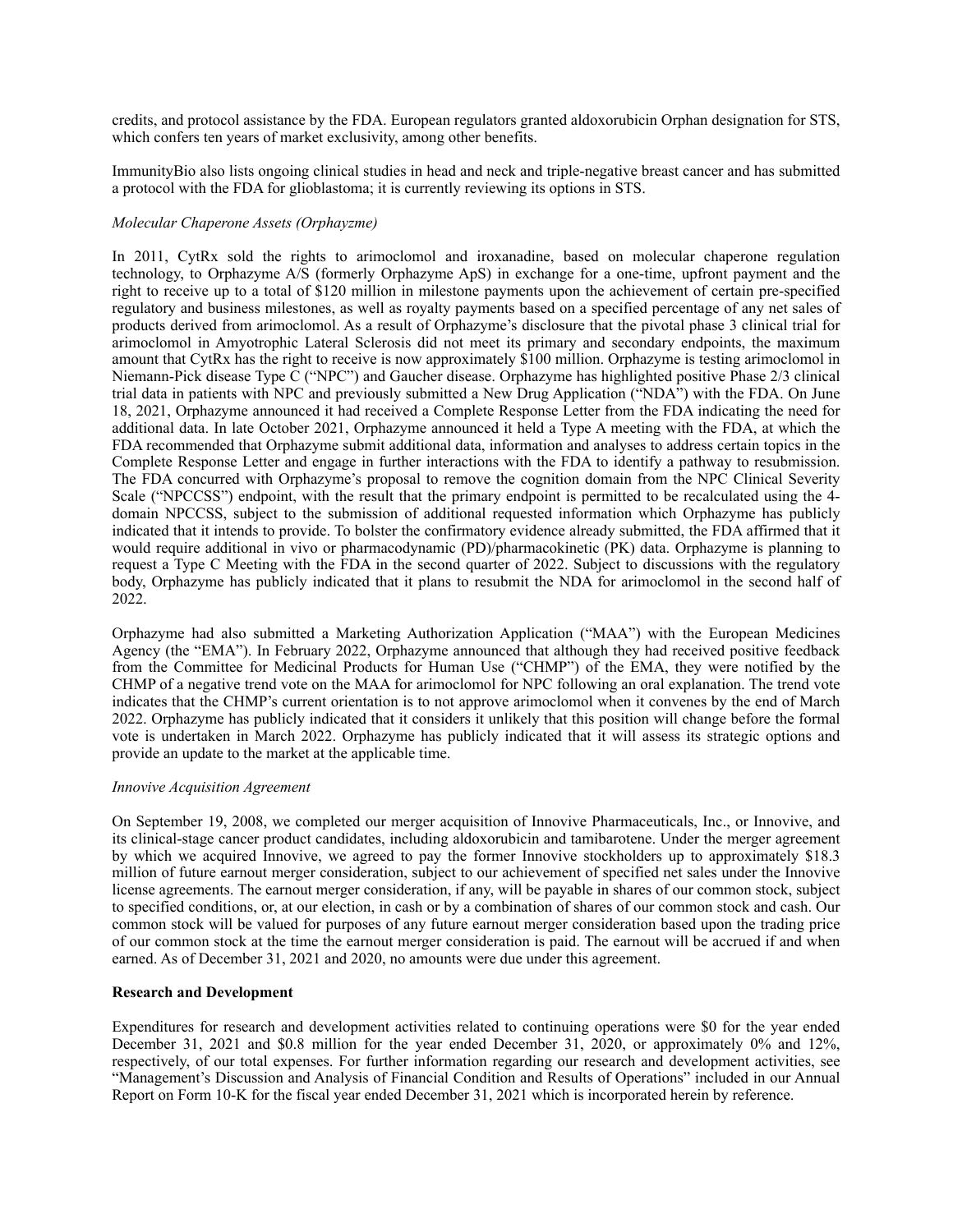### **Commercialization and Marketing**

We currently have no sales, marketing or commercial product distribution capabilities or experience in marketing products.

We are searching for a development and commercialization partner or a financing for our LADR drug candidates and do not currently plan on commercializing them ourselves. Over the past two years, we have been unable to attract a development and commercial partner nor a financing for this endeavor; however, we are continuing to pursue all possibilities.

#### **Patents and Proprietary Technology**

We actively seek patent protection for our technologies, processes, uses, and ongoing improvements and consider our patents and other intellectual property to be critical to our business. We regularly evaluate the patentability of new inventions and improvements developed by us or our collaborators, and, whenever appropriate, will endeavor to file U.S. and international patent applications to protect these new inventions and improvements. We cannot be certain that any of the current pending patent applications we have filed or licensed, or any new patent applications we may file or license, will ever be issued in the U.S. or any other country. There also is no assurance that any issued patents will be effective to prevent others from using our products or processes. It is also possible that any patents issued to us, as well as those we have licensed or may license in the future, may be held invalid or unenforceable by a court, or third parties could obtain patents that we would need to either license or to design around, which we may be unable to do. Current and future competitors may have licensed or filed patent applications or received patents and may acquire additional patents and proprietary rights relating to compounds, products or processes that may be competitive with ours.

In addition to patent protection, we attempt to protect our proprietary products, processes and other information by relying on trade secrets and non-disclosure agreements with our employees, consultants and certain other persons who have access to such products, processes and information. Under the agreements, all inventions conceived by employees are our exclusive property, but there is no assurance that these agreements will afford significant protection against misappropriation or unauthorized disclosure of our trade secrets and confidential information.

As of December 31, 2021, we have three pending U.S. patent applications and thirty-eight pending foreign patent applications and twenty-two granted foreign patents covering our LADRTM-related technology including LADR-7, LADR-8, LADR-9 and LADR-10. The un-extended patent term of patents that issue covering our LADRTM-related technology is between June 2036 and November 2038. We also have one pending US patent application and fourteen pending foreign patent applications covering our albumin companion diagnostic (ACDxTM). The unextended patent term of patents that issue covering our ACDxTM is July 2039. The patents and patent applications covering our LADRTM-related technology, and ACDxTM are assigned to Centurion. In conjunction with our July 27, 2017 ImmunityBio licensing agreement, we granted ImmunityBio an exclusive license to all our aldoxorubicinrelated patents, including the rights in three granted U.S. patents, eighteen granted foreign patents and eight pending foreign patent applications covering aldoxorubicin and related technologies. Our intellectual property holdings relating to aldoxorubicin, and related technologies include an exclusive license from Vergell Medical, S.A. or Vergell. Patents and applications that cover pharmaceutical compositions comprising aldoxorubicin and their use in treating cancer (including glioblastoma) have un-extended patent terms expiring between December 2033 and June 2034.

#### **License Agreements**

#### *Aldoxorubicin*

We are the licensee of patent rights held by Tumorforschungs GmbH ("KTB") for the worldwide development and commercialization of aldoxorubicin under a license agreement dated April 17, 2006. In February 2017, we received notice that KTB had transferred and assigned its rights and obligations under the license to Vergell Medical, S.A., or Vergell. The license is exclusive and applies to all products that may be subject to the licensed intellectual property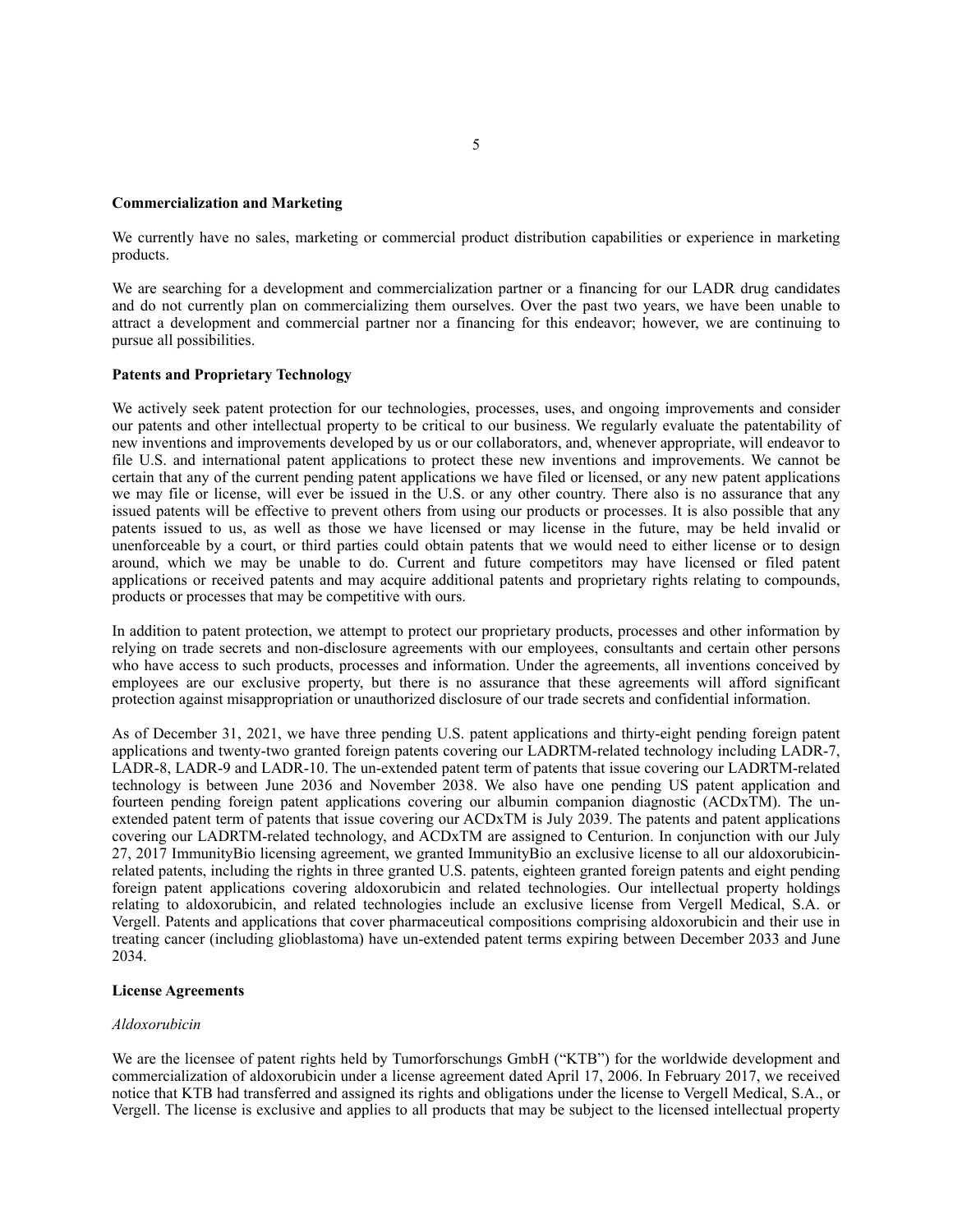in all fields of use. We may sublicense the intellectual property in our sole discretion. Pursuant to an amendment to the license agreement entered into in March 2014, we also have a non-exclusive worldwide license to any additional technology that is claimed or disclosed in the licensed patents and patent applications for use in the field of oncology.

Under the agreement, we must make payments to Vergell in the aggregate of up to \$7.5 million upon meeting clinical and regulatory milestones, and up to and including the product's second final marketing approval. We also agreed to pay:

- commercially reasonable royalties based on a percentage of net sales (as defined in the agreement);
- a percentage of any non-royalty sub-licensing income (as defined in the agreement); and
- milestones of \$1 million for each additional final marketing approval that we obtain.

In the event that we must pay a third party in order to exercise our rights to the intellectual property under the agreement, we are entitled to deduct a percentage of those payments from the royalties due Vergell, up to an agreed upon cap.

Under the agreement with Vergell, we must use commercially reasonable efforts to conduct the research and development activities we determine are necessary to obtain regulatory approval to market aldoxorubicin in those countries that we determine are commercially feasible. Under the agreement, Vergell is to use its commercially reasonable efforts to provide us with access to suppliers of the active pharmaceutical ingredient, or API, of aldoxorubicin, on the same terms and conditions as may be provided to Vergell by those suppliers.

The agreement will expire on a product-by-product basis upon the expiration of the subject patent rights. We have the right to terminate the agreement on 30 days' notice, provided we pay a cash penalty to Vergell. Vergell may terminate the agreement if we are in breach and the breach is not cured within a specified cure period, or if we fail to use diligent and commercial efforts to meet specified clinical milestones.

# **Molecular Chaperone Assets**

The agreement relating to our worldwide rights to arimoclomol provides for our payment of up to an aggregate of \$3.65 million upon receipt of milestone payments from Orphayzme.

# **Corporate information**

We are a Delaware corporation, incorporated in 1985. Our corporate offices are located at 11726 San Vicente Boulevard, Suite 650, Los Angeles, California 90049, and our telephone number is (310) 826-5648. Our web site is located at http://www.cytrx.com. The information included in, or linked to our website is not part of this prospectus. We have included our website address in this prospectus solely as a textual reference. We do not incorporate by reference into this prospectus the information on, or accessible through, our website, and you should not consider it as part of this prospectus.

# <span id="page-7-0"></span>**THE OFFERING**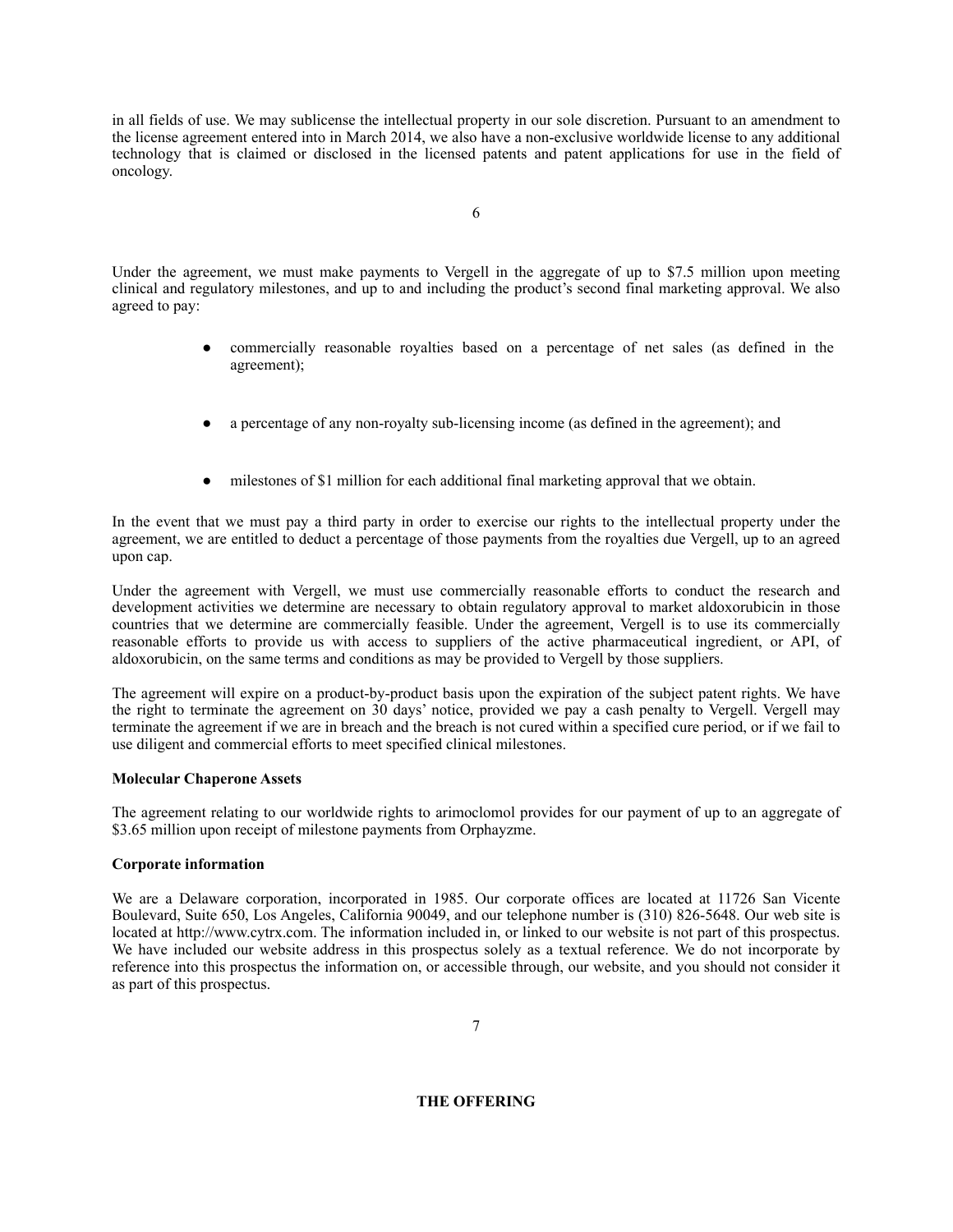| Common stock to be offered<br>by<br>the selling stockholder | Up to 20,727,274 shares of our common stock, which are comprised of (i) up to<br>an aggregate of 9,363,637 shares of common stock issuable upon the<br>conversion of 8,240 shares of Series C Preferred Stock, and (ii) up to an<br>aggregate of 11,363,637 shares of common stock is suable upon the exercise of<br>the Preferred Investment Options.                                                                                                                                                                                                                                                                                                                                                                                                                                                                                                                                                                                                                                                                                                                                                                                                                                                                                                                                                                                                                                                                                                                                                                                                                                                                                                                                 |
|-------------------------------------------------------------|----------------------------------------------------------------------------------------------------------------------------------------------------------------------------------------------------------------------------------------------------------------------------------------------------------------------------------------------------------------------------------------------------------------------------------------------------------------------------------------------------------------------------------------------------------------------------------------------------------------------------------------------------------------------------------------------------------------------------------------------------------------------------------------------------------------------------------------------------------------------------------------------------------------------------------------------------------------------------------------------------------------------------------------------------------------------------------------------------------------------------------------------------------------------------------------------------------------------------------------------------------------------------------------------------------------------------------------------------------------------------------------------------------------------------------------------------------------------------------------------------------------------------------------------------------------------------------------------------------------------------------------------------------------------------------------|
| Use of Proceeds                                             | All shares of our common stock offered by this prospectus are being registered<br>for the accounts of the selling stockholder and we will not receive any proceeds<br>from the sale of these shares. However, we will receive proceeds from the<br>exercise of the Preferred Investment Options if the Preferred Investment<br>Options are exercised for cash. We intend to use those proceeds, if any, for<br>general corporate purposes.                                                                                                                                                                                                                                                                                                                                                                                                                                                                                                                                                                                                                                                                                                                                                                                                                                                                                                                                                                                                                                                                                                                                                                                                                                             |
| <b>Registration Rights</b>                                  | Under the terms of the Registration Rights Agreement, we agreed to file this<br>registration statement with respect to the registration of the resale by the selling<br>stockholder of shares of common stock issuable upon the conversion of the<br>shares of Series C Preferred Stock and the exercise of the Preferred Investment<br>Options by the 5th day following the filing of the preliminary proxy statement<br>(the "Proxy Statement") seeking stockholder approval for the Authorized Share<br>Increase. We also agreed to cause such registration statement to become<br>effective under the Securities Act by the 75th calendar day following the date<br>of the Registration Rights Agreement (or, in the event of a "full review" by the<br>Securities and Exchange Commission, the 105th calendar day following the<br>date of the Registration Rights Agreement). In addition, we agreed that, upon<br>the registration statement being declared effective, we will use our best efforts<br>to maintain the effectiveness of the registration statement until the date that (i)<br>the selling stockholder has sold all of the shares of common stock issuable<br>upon the conversion of the shares of Series C Preferred Stock and the exercise<br>of the Preferred Investment Options or (ii) such shares may be resold by the<br>selling stockholder pursuant to Rule 144 of the Securities Act, without the<br>requirement for us to be in compliance with the current public information<br>required under such rule and without volume or manner-of-sale restriction.<br>See "Selling Stockholder" on page 9 of this prospectus for additional<br>information. |
| Plan of Distribution                                        | The selling stockholder named in this prospectus, or its pledgees, donees,<br>transferees, distributees, beneficiaries or other successors-in-interest, may offer<br>or sell the shares of common stock from time to time through public or private<br>transactions at prevailing market prices, at prices related to prevailing market<br>prices or at privately negotiated prices. The selling stockholder may also resell<br>the shares of common stock to or through underwriters, broker-dealers or<br>agents, who may receive compensation in the form of discounts, concessions or<br>commissions.<br>See "Plan of Distribution" beginning on page 15 of this prospectus for<br>additional information on the methods of sale that may be used by the selling<br>stockholder.                                                                                                                                                                                                                                                                                                                                                                                                                                                                                                                                                                                                                                                                                                                                                                                                                                                                                                   |
| OTC Markets Symbol                                          | Our common stock is quoted on The OTC Markets under the symbol "CYTR."                                                                                                                                                                                                                                                                                                                                                                                                                                                                                                                                                                                                                                                                                                                                                                                                                                                                                                                                                                                                                                                                                                                                                                                                                                                                                                                                                                                                                                                                                                                                                                                                                 |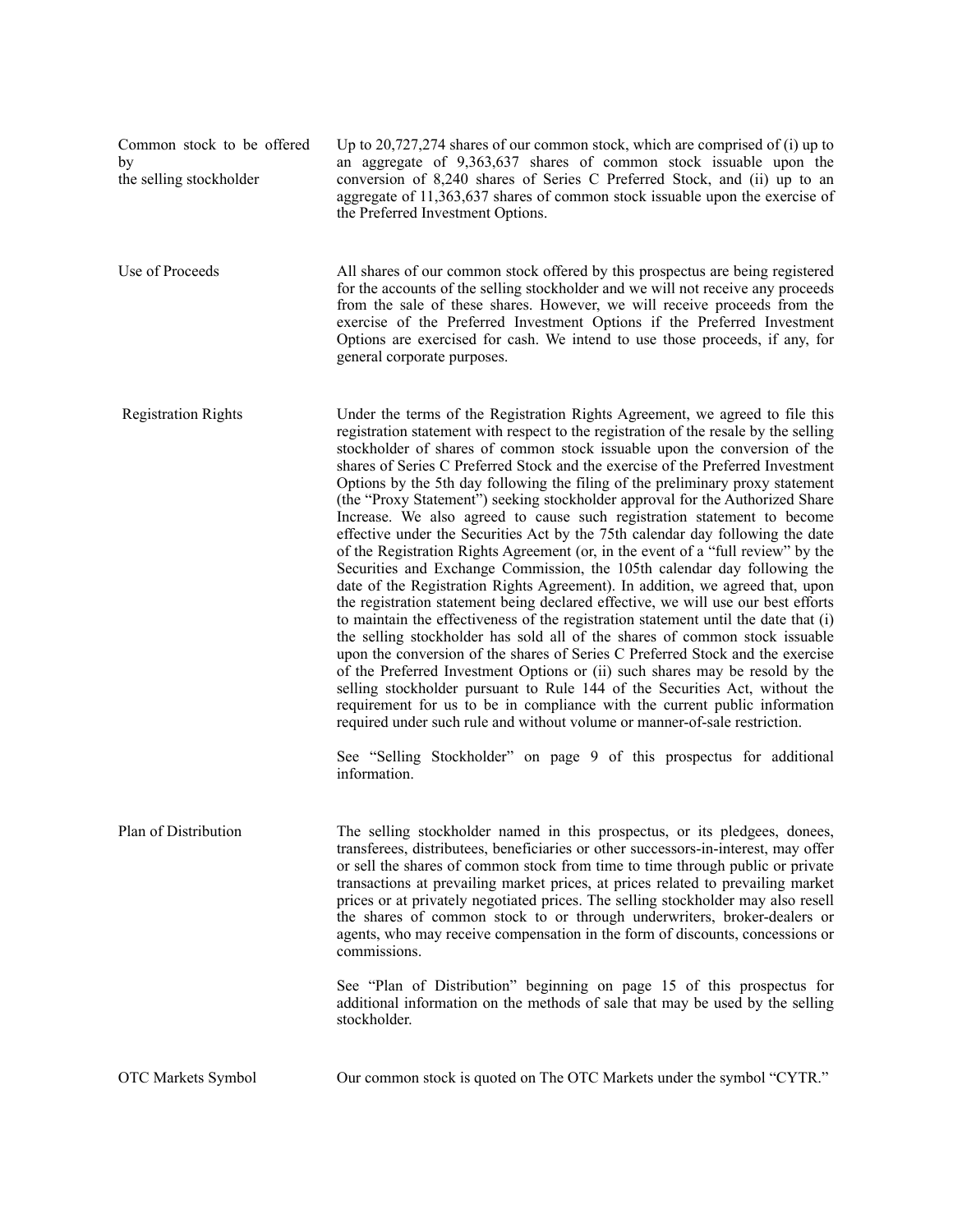Risk Factors Investing in our common stock involves significant risks. See "Risk Factors" beginning on page 9 of this prospectus and the documents incorporated by reference in this prospectus.

8

#### <span id="page-9-0"></span>**RISK FACTORS**

*An investment in our securities involves certain risks. Before investing in our securities, you should carefully consider the following risk factor and the risks, uncertainties and assumptions discussed under the heading "Risk Factors" included in our most recent Annual Report on Form 10-K, or any updates in our Quarterly Reports on Form 10-Q or Current Reports on Form 8-K, together with all of the other information appearing in this prospectus or incorporated by reference into this prospectus and which may be amended, supplemented or superseded from time to time by other reports we file with the Securities and Exchange Commission in the future. The risks so described are not the only risks facing our company. Additional risks not presently known to us or that we currently deem immaterial may also impair our business operations. Any of these risks could materially and adversely affect our business, financial condition, results of operations and cash flows and could result in a loss of all or part of your investment. In any case, the value of the securities offered by means of this prospectus could decline due to any of these risks, and you may lose all or part of your investment. Please also read carefully the section below entitled "Special Note Regarding Forward-Looking Statements."*

#### <span id="page-9-1"></span>**SPECIAL NOTE REGARDING FORWARD-LOOKING STATEMENTS**

Some of the statements contained or incorporated by reference in this prospectus or in the prospectus supplement may include forward-looking statements that reflect our current views with respect to our research and development activities, business strategy, business plan, financial performance and other future events. These statements include forward-looking statements both with respect to us, specifically, and the biotechnology sector, in general. We make these statements pursuant to the safe harbor provisions of the Private Securities Litigation Reform Act of 1995. Statements that include the words "expect," "intend," "plan," "believe," "project," "estimate," "may," "should," "anticipate," "will" and similar statements of a future or forward-looking nature identify forward-looking statements for purposes of the federal securities laws or otherwise.

All forward-looking statements involve inherent risks and uncertainties, and there are or will be important factors that could cause actual results to differ materially from those indicated in these statements. We believe that these factors include, but are not limited to, those factors set forth under the caption "Risk Factors" in this prospectus and in any prospectus supplement and under the captions "Business," "Legal Proceedings," "Management's Discussion and Analysis of Financial Condition and Results of Operations," "Quantitative and Qualitative Disclosures About Market Risk" and "Controls and Procedures" in our most recent Annual Report on Form 10-K, Quarterly Reports on Form 10-Q and Forms 8-K incorporated herein by reference, all of which you should review carefully. Please consider our forward-looking statements in light of those risks as you read this prospectus and the prospectus supplement. We undertake no obligation to publicly update or review any forward-looking statement, whether as a result of new information, future developments or otherwise.

If one or more of these or other risks or uncertainties materializes, or if our underlying assumptions prove to be incorrect, actual results may vary materially from what we anticipate. All subsequent written and oral forwardlooking statements attributable to us or individuals acting on our behalf are expressly qualified in their entirety by this Note. Before purchasing any of our securities, you should consider carefully all of the factors set forth or referred to in this prospectus and in the prospectus supplement that could cause actual results to differ.

# <span id="page-9-2"></span>**USE OF PROCEEDS**

All shares of our common stock offered by this prospectus are being registered for the accounts of the selling stockholder and we will not receive any proceeds from the sale of these shares. However, we will receive proceeds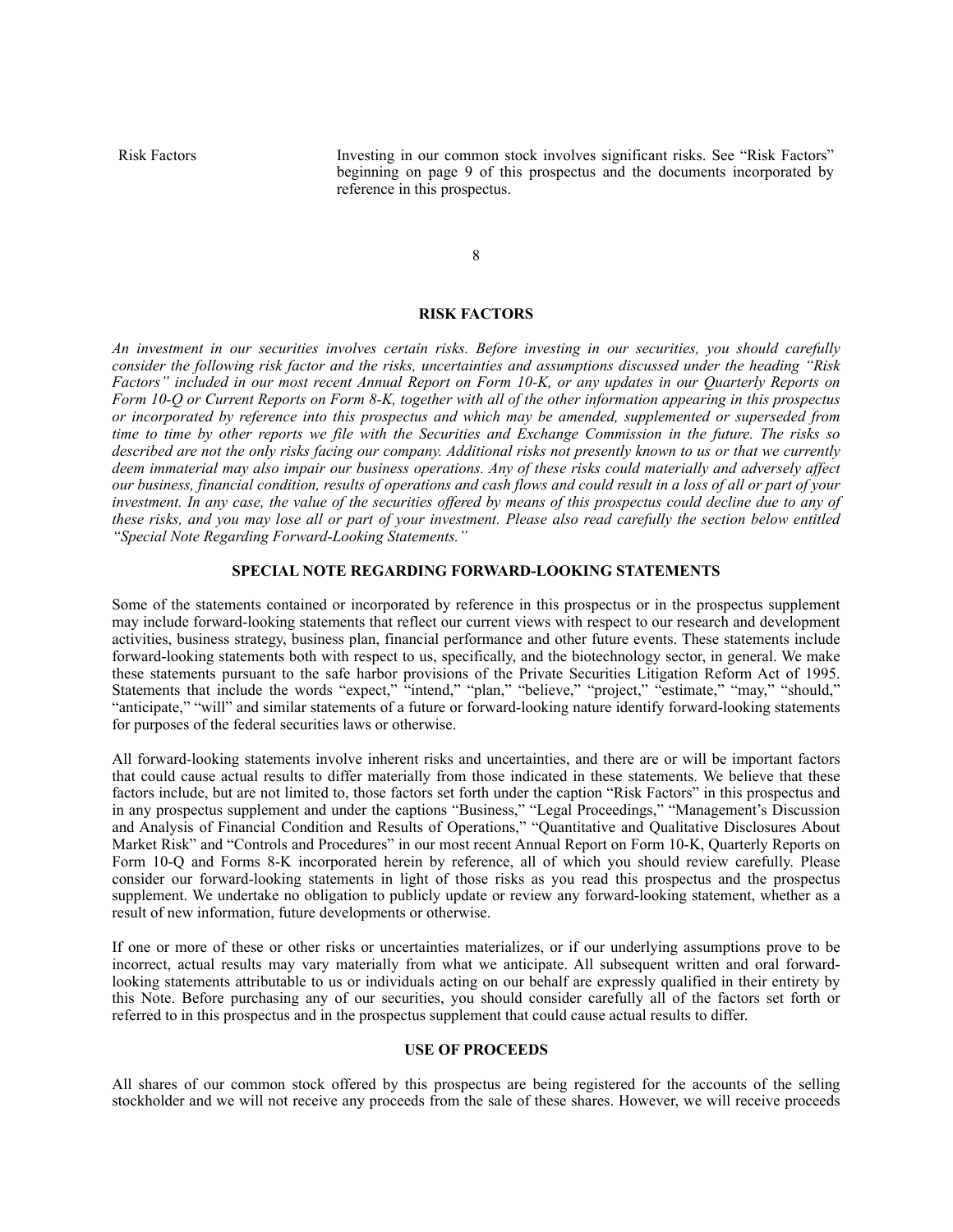from the exercise of the Preferred Investment Options if the Preferred Investment Options are exercised for cash. We intend to use those proceeds, if any, for working capital purposes.

### <span id="page-10-0"></span>**SELLING STOCKHOLDER**

Unless the context otherwise requires, as used in this prospectus, "selling stockholder" includes the selling stockholder listed below and its donees, pledgees, transferees or other successors-in-interest selling shares received after the date of this prospectus from the selling stockholder as a gift, pledge or other non-sale related transfer.

We have prepared this prospectus to allow the selling stockholder or its successors, assignees or other permitted transferees to sell or otherwise dispose of, from time to time, up to 20,727,274 shares of our common stock, which are comprised of (i) up to an aggregate of 9,363,637 shares of common stock issuable upon the conversion of the shares of Series C Preferred Stock, and (ii) up to an aggregate of 11,363,637 shares of common stock issuable upon the exercise of the Preferred Investment Options.

9

#### **Private Placement of Series C Preferred Stock and Preferred Investment Options**

On July 13, 2021, we entered into the Securities Purchase Agreement with Armistice Capital Master Fund Ltd. ("Armistice"), pursuant to which we issued and sold to Armistice, in a registered direct offering (the "July 2021 Registered Direct Offering" and, together with the July 2021 Private Placement, the "Offerings"), 2,000,000 shares (the "Shares") of our common stock at a purchase price of \$0.88 per share, for aggregate gross proceeds of approximately \$1,760,000 before placement fees and estimated offering expenses. Concurrently with the sale of the Shares in the July 2021 Registered Direct Offering, in the July 2021 Private Placement, the Company also issued and sold to Armistice 8,240 shares of the Company's Series C Preferred Stock at a price of \$1,000 per share, initially convertible into an aggregate of up to 9,363,637 shares of the Company's common stock, at a conversion price of \$0.88 per share of common stock, together with Preferred Investment Options to purchase up to 11,363,637 shares of common stock, with an exercise price of \$0.88. The Offerings closed on July 15, 2021. The net proceeds to the Company from the Offerings, after deducting the placement agent's fees and expenses and estimated offering expenses, were approximately \$9,142,000.

The Preferred Investment Options have a term of five and one-half years, commencing on the date on which an amendment to our Certificate of Incorporation that increases the number of authorized shares of Common Stock above 41,666,666 is filed and accepted with the Secretary of State of the State of Delaware (the "Authorized Share Increase Date"), which occurred on March 15, 2022.

Subject to certain beneficial ownership limitations, the Series C Preferred Stock shall vote on an "as-converted" basis on all matters submitted to the holders of our common stock for approval.

A holder of the shares of Series C Preferred Stock or the Preferred Investment Options may not convert or exercise, respectively, any portion of such holder's Series C Preferred Stock or Preferred Investment Options to the extent that the holder, together with its affiliates, would beneficially own more than 9.99% of our outstanding shares of common stock immediately after conversion or exercise of the Series C Preferred Stock or Preferred Investment Options, respectively.

In connection with the July 2021 Private Placement, we entered into the Registration Rights Agreement with the purchaser under the Securities Purchase Agreement, pursuant to which, among other things, we agreed to prepare and file with the Securities and Exchange Commission a registration statement on Form S-3, or another appropriate form if we were not then eligible to register the Registrable Securities on Form S-3, to register for resale the shares of common stock issuable upon the conversion of the shares of Series C Preferred Stock and the exercise of the Preferred Investment Options by the 5th day following the filing of the Proxy Statement. We also agreed to cause such registration statement to become effective under the Securities Act by the 75th calendar day following the date of the Registration Rights Agreement (or, in the event of a "full review" by the Securities and Exchange Commission, the 105th calendar day following the Registration Rights Agreement). In addition, we agreed that, upon the registration statement being declared effective, we will use our best efforts to maintain the effectiveness of the registration statement until the date that (i) the selling stockholder has sold all of the shares of common stock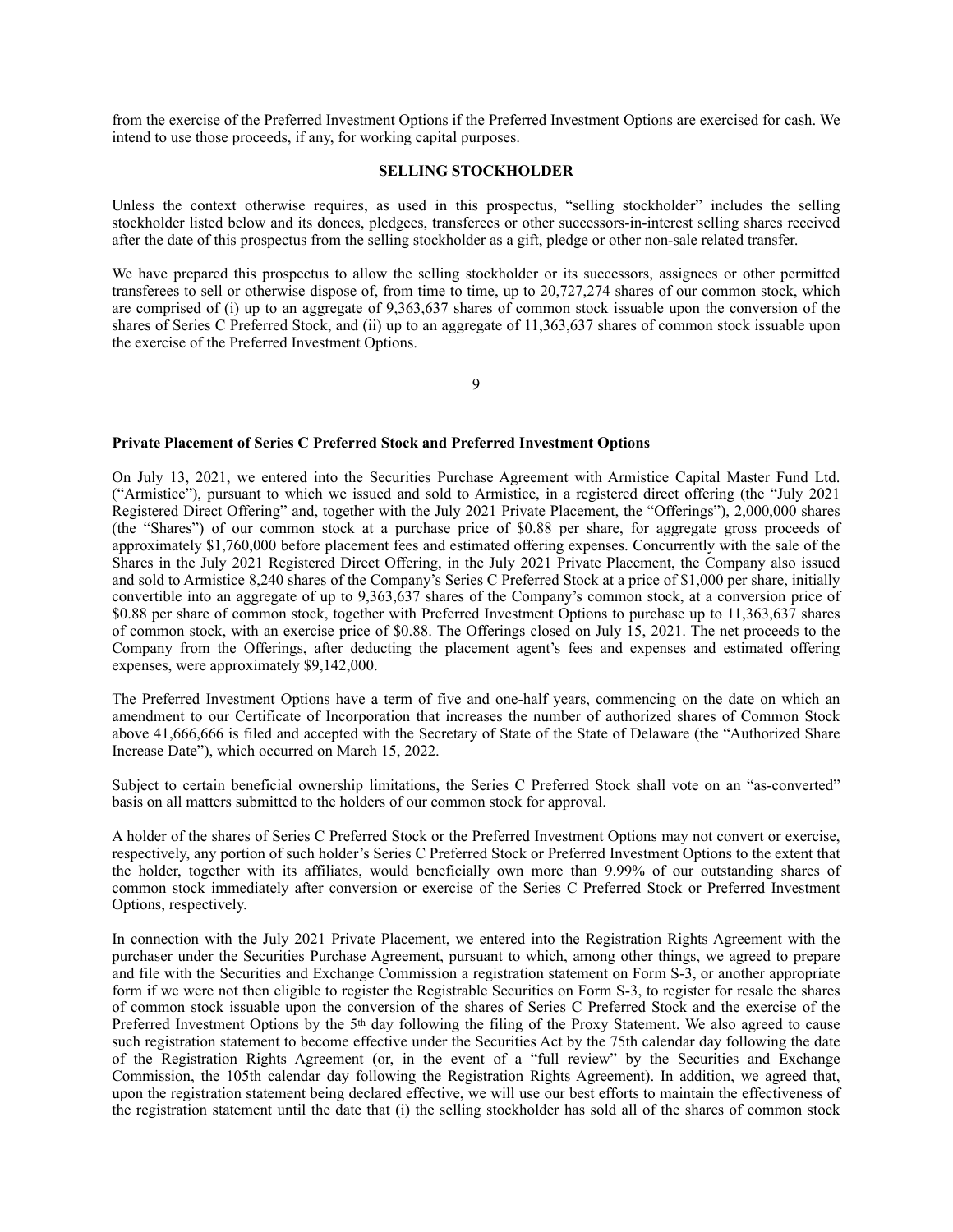issuable upon the conversion of the shares of Series C Preferred Stock and the exercise of the Preferred Investment Options, respectively or (ii) such shares may be resold by the selling stockholder pursuant to Rule 144 of the Securities Act, without the requirement for us to be in compliance with the current public information required under such rule and without volume or manner-of-sale restriction.

Pursuant to the Registration Rights Agreement, we are registering the shares of common stock issuable upon the conversion of the shares of Series C Preferred Stock and the Preferred Investment Options in order to permit the selling stockholder to offer such shares for resale from time to time pursuant to this prospectus. The selling stockholder may also sell, transfer or otherwise dispose of all or a portion of its shares in transactions exempt from the registration requirements of the Securities Act, or pursuant to another effective registration statement covering those shares.

10

H.C. Wainwright & Co., LLC ("Wainwright") served as our exclusive placement agent in connection with the July 2021 Private Placement, pursuant to that engagement letter, dated as of July 6, 2021, by and between us and Wainwright (as amended on July 9, 2021, the "Engagement Letter"). Pursuant to the Engagement Letter, we paid Wainwright (i) a total cash fee equal to 6.0% of the gross proceeds received from the purchaser who purchased securities in the July 2021 Private Placement and concurrent registered direct offering; (ii) \$75,000 for nonaccountable expenses, and (iii) \$6,600 for escrow fees. In addition, we have agreed to pay Wainwright a cash fee equal to 6.0% of the gross proceeds received by us in connection with any exercises of the Preferred Investment Options in the Private Placement.

# **Relationships with the Selling Stockholder**

Except as described above under "—Private Placement of Series C Preferred Stock and Preferred Investment Options", the selling stockholder has not, nor within the past three years has had, any position, office or other material relationship with us.

# **Information About Selling Stockholder Offering**

The shares of common stock being offered by the selling stockholder are those previously issued to the selling stockholder, and those issuable to the selling stockholder upon conversion of the Series C Preferred Stock or exercise of the Preferred Investment Options. For additional information regarding the issuances of the Series C Preferred Stock and Preferred Investment Options, see "Private Placement of Series C Preferred Stock and Preferred Investment Options" above. We are registering the Registrable Securities in order to permit the selling stockholder to offer such Registrable Securities for resale from time to time. Except for the ownership of the shares of common stock, the Series C Preferred Stock and the Preferred Investment Options, the selling stockholder has not had any material relationship with us within the past three years.

The table below lists the selling stockholder and other information regarding the beneficial ownership of the shares of common stock by the selling stockholder. The second column lists the number of shares of common stock beneficially owned by the selling stockholder, based on its ownership of the shares of common stock, shares of Series C Preferred Stock and Preferred Investment Options, as of March 22, 2022, assuming conversion or exercise, as applicable, of the Series C Preferred Stock and Preferred Investment Options held by the selling stockholder on that date, without regard to any limitations on conversions or exercises. The third column lists the shares of common stock being offered by this prospectus by the selling stockholder.

In accordance with the terms of the Registration Rights Agreement with the selling stockholder, this prospectus generally covers the resale of the sum of the maximum number of shares of common stock issued or issuable to the selling stockholder upon conversion of the Series C Preferred Stock or exercise of the Preferred Investment Options, in each case as described in the "Private Placement of Series C Preferred Stock and Preferred Investment Options" above, determined as if such securities were converted or exercised in full, each as of the trading day immediately preceding the applicable date of determination, and all subject to adjustment as provided in the Registration Rights Agreement, without regard to any limitations on the conversion or exercise thereof. The fourth column assumes the sale of all of the shares of common stock offered by the selling stockholder pursuant to this prospectus.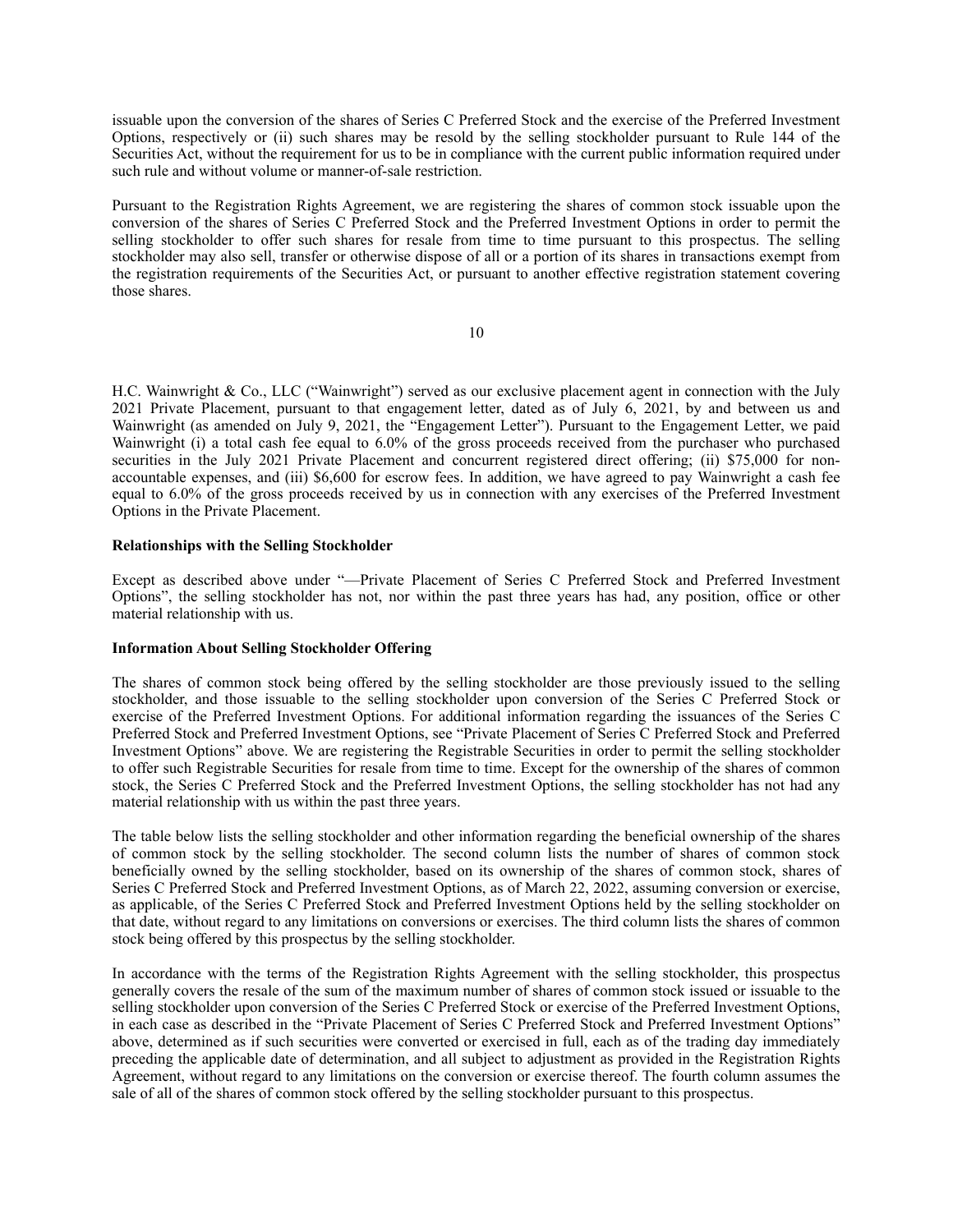Under the terms of the Series C Preferred Stock and the Preferred Investment Options, the selling stockholder may not convert or exercise such securities to the extent such conversion or exercise would cause such selling stockholder, together with its affiliates and attribution parties, to beneficially own a number of shares of common stock which would exceed 9.99% of our then outstanding common stock following such conversion or exercise, excluding for purposes of such determination shares of common stock issuable upon conversion or exercise of such securities which have not been converted or exercised. The number of shares in the second column does not reflect this limitation. The selling stockholder may sell all, some or none of its shares in this offering. See "Plan of Distribution" below.

The percentages in the following table reflect the shares of common stock beneficially owned by the selling stockholder as a percentage of the total number of shares of common stock outstanding as of March 22, 2022. As of such date, 38,801,442 shares of common stock were outstanding.

| <b>Name of Selling Stockholder</b>    | Number of<br>shares of<br>Common<br>Stock<br>Owned<br>Prior to<br><b>Offering</b> | <b>Maximum</b><br>Number of<br>shares of<br>Common<br>Stock to be<br>Sold<br><b>Pursuant to</b><br>this<br><b>Prospectus</b> | Number of<br>shares of<br>Common<br><b>Stock</b><br>Owned<br>After<br><b>Offering</b> | Percentage<br>of Common<br><b>Stock</b><br>Owned<br>After<br><b>Offering</b> |
|---------------------------------------|-----------------------------------------------------------------------------------|------------------------------------------------------------------------------------------------------------------------------|---------------------------------------------------------------------------------------|------------------------------------------------------------------------------|
| Armistice Capital Master Fund Ltd.(1) | 20,727,27<br>4                                                                    | (2)<br>20,727,274                                                                                                            | -                                                                                     | $-$ %                                                                        |

- (1 The shares are directly held by Armistice Capital Master Fund Ltd., a Cayman Islands exempted company  $\lambda$ (the "Master Fund"), and may be deemed to be indirectly beneficially owned by: (i) Armistice Capital, LLC ("Armistice Capital"), as the investment manager of the Master Fund; and (ii) Steven Boyd, as the Managing Member of Armistice Capital. Armistice Capital and Steven Boyd disclaim beneficial ownership of the securities except to the extent of their respective pecuniary interests therein. The Master Fund's address is c/o Armistice Capital, LLC, 510 Madison Avenue, 7th Floor, New York, NY 10022. The Master Fund may not convert the Series C Preferred Stock or exercise the Preferred Investment Options to the extent such conversion or exercise would cause the Master Fund, together with its affiliates and attribution parties, to beneficially own a number of shares of common stock which would exceed 9.99% of our then outstanding common stock following such conversion or exercise, excluding for purposes of such determination shares of common stock issuable upon conversion or exercise of such securities which have not been so converted or exercised.
- (2 Represents (i) up to an aggregate of 9,363,637 shares of common stock issuable upon the conversion of 8,240 ) shares of Series C Preferred Stock and (ii) up to an aggregate of 11,363,637 shares of common stock issuable upon the exercise of the Preferred Investment Options.

# <span id="page-12-0"></span>**DESCRIPTION OF SECURITIES TO BE REGISTERED**

As of March 22, 2022, our authorized capital stock consisted of 62,393,940 shares of common stock, \$0.001 par value per share, of which 38,801,442 shares were outstanding and 2,831,967 shares were reserved for the issuance of outstanding option and warrants, and 833,333 shares of preferred stock, \$0.01 par value per share, of which 50,000 shares and 8,240 shares were designated as Series B Junior Participating Preferred Stock (the "Series B Preferred Stock") and Series C Preferred Stock, respectively. We have reserved all of the shares of our Series B Preferred Stock for issuance upon the exercise of the rights under our Shareholder Protection Rights Agreement, described below.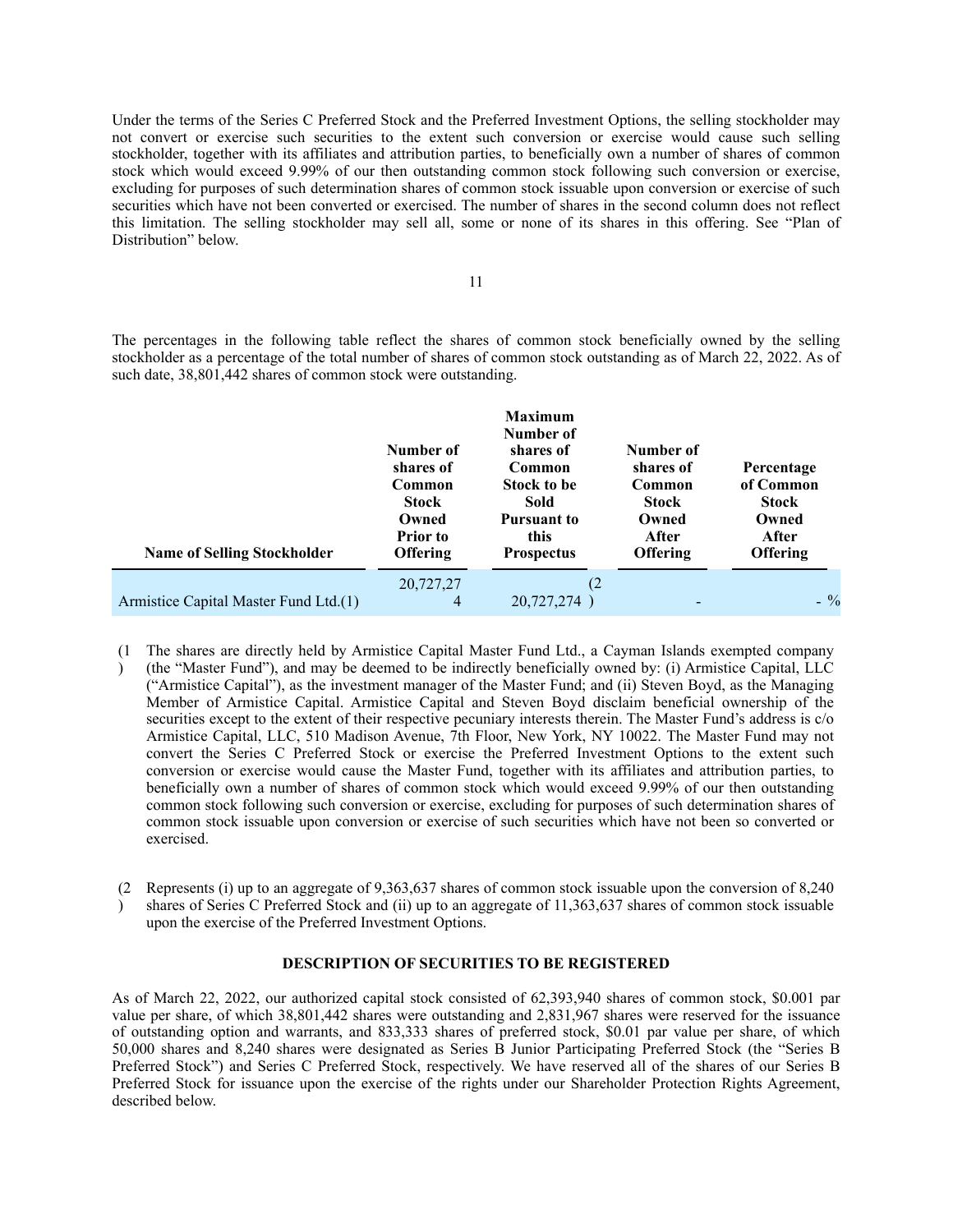The following summary of certain provisions of our common stock does not purport to be complete. You should refer to our Certificate of Incorporation and our amended and restated by-laws (the "By-Laws"), which are filed with or incorporated by reference in the registration statement relating to this offering filed by us with the SEC. The summary below is also qualified by reference to the provisions of applicable Delaware corporation law.

### **Common Stock**

Holders of our common stock are entitled to one vote per share on matters on which our stockholders vote, including with respect to the election of directors. Holders of common stock are entitled to receive dividends, if declared by our board of directors (the "Board"), out of funds that we may legally use to pay dividends. If we liquidate or dissolve, holders of common stock are entitled to share ratably in our assets once our debts and any liquidation preference owed to holders of any then-outstanding preferred stock are paid. All shares of common stock that are outstanding as of the date of this prospectus supplement are, and all shares we are selling in this offering, upon their issuance and sale, will be, fully-paid and nonassessable. Holders of our common stock have no preemptive, conversion or subscription rights, and there are no redemption or sinking fund provisions with respect to our common stock.

12

#### **Anti-Takeover Measures**

#### *Delaware Law*

Section 203 of the General Corporation Law of the State of Delaware is applicable to takeovers of certain Delaware corporations, including us. Subject to exceptions enumerated in Section 203, Section 203 provides that a corporation shall not engage in any business combination with any "interested stockholder" for a three-year period following the date that the stockholder becomes an interested stockholder unless:

- prior to that date, the board of directors of the corporation approved either the business combination or the transaction that resulted in the stockholder becoming an interested stockholder;
- upon consummation of the transaction that resulted in the stockholder becoming an interested stockholder, the interested stockholder owned at least 85% of the voting stock of the corporation outstanding at the time the transaction commenced, though some shares may be excluded from the calculation; or
- on or subsequent to that date, the business combination is approved by the board of directors of the corporation and by the affirmative votes of holders of at least two-thirds of the outstanding voting stock that is not owned by the interested stockholder.

Except as specified in Section 203, an interested stockholder is generally defined to include any person who, together with any affiliates or associates of that person, beneficially owns, directly or indirectly, 15% or more of the outstanding voting stock of the corporation, or is an affiliate or associate of the corporation and was the owner of 15% or more of the outstanding voting stock of the corporation, any time within three years immediately prior to the relevant date. Under certain circumstances, Section 203 makes it more difficult for an interested stockholder to effect various business combinations with a corporation for a three-year period, although the stockholders may elect not to be governed by this section, by adopting an amendment to our Certificate of Incorporation or By-Laws, effective 12 months after adoption. Our Certificate of Incorporation and By-Laws do not opt out from the restrictions imposed under Section 203. We anticipate that the provisions of Section 203 may encourage companies interested in acquiring us to negotiate in advance with the Board because the stockholder approval requirement would be avoided if a majority of the directors then in office excluding an interested stockholder approve either the business combination or the transaction that resulted in the stockholder becoming an interested stockholder. These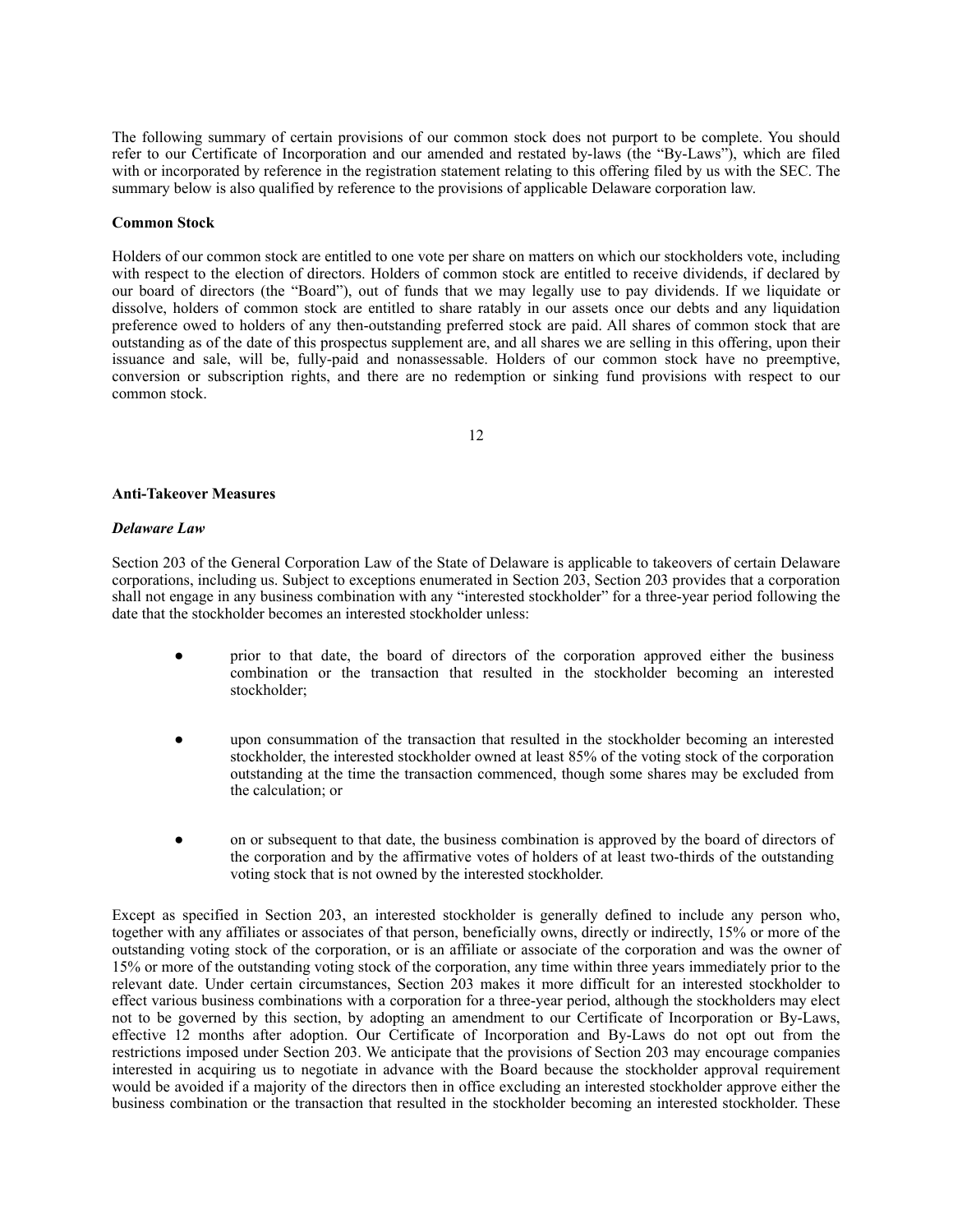provisions may have the effect of deterring hostile takeovers or delaying changes in control, which could depress the market price of our common stock and deprive stockholders of opportunities to realize a premium on shares of common stock held by them.

# *Certificate of Incorporation and By-Law Provisions*

In addition to our Board's ability to issue shares of preferred stock, our Certificate of Incorporation and By-Laws contain the following provisions that may have the effect of discouraging unsolicited acquisition proposals:

- our By-Laws classify the Board into three classes with staggered three-year terms;
- under our By-Laws, our Board may enlarge the size of the Board and fill the vacancies;
- our By-Laws provide that a stockholder may not nominate candidates for the Board at any annual or special meeting unless that stockholder notifies us of its intention a specified period in advance and provides us with certain required information;
- stockholders who wish to bring business before the stockholders at our annual meeting must provide advance notice;
- Our By-Laws provide that stockholders may only act by written consent in lieu of a meeting if such consent is unanimous; and
- our By-Laws provide that special meetings of stockholders may only be called by our Board or by an officer so instructed by our Board.

13

Our By-Laws also provide that, unless we consent in writing to the selection of an alternative forum, the Court of Chancery of the State of Delaware will be the sole and exclusive forum for:

- any derivative action or proceeding brought on our behalf;
- any action asserting a claim of breach of a fiduciary duty owed by any director, officer or other employee of the company to us or our stockholders;
- any action asserting a claim arising pursuant to any provision of the General Corporation Law of the State of Delaware; or
- any action asserting a claim governed by the internal affairs doctrine.
- Our By-Laws further provide that any person or entity purchasing or otherwise acquiring any interest in shares of capital stock of the company is deemed to have notice of and consented to the foregoing provision.

# *Shareholder Protection Rights Agreement*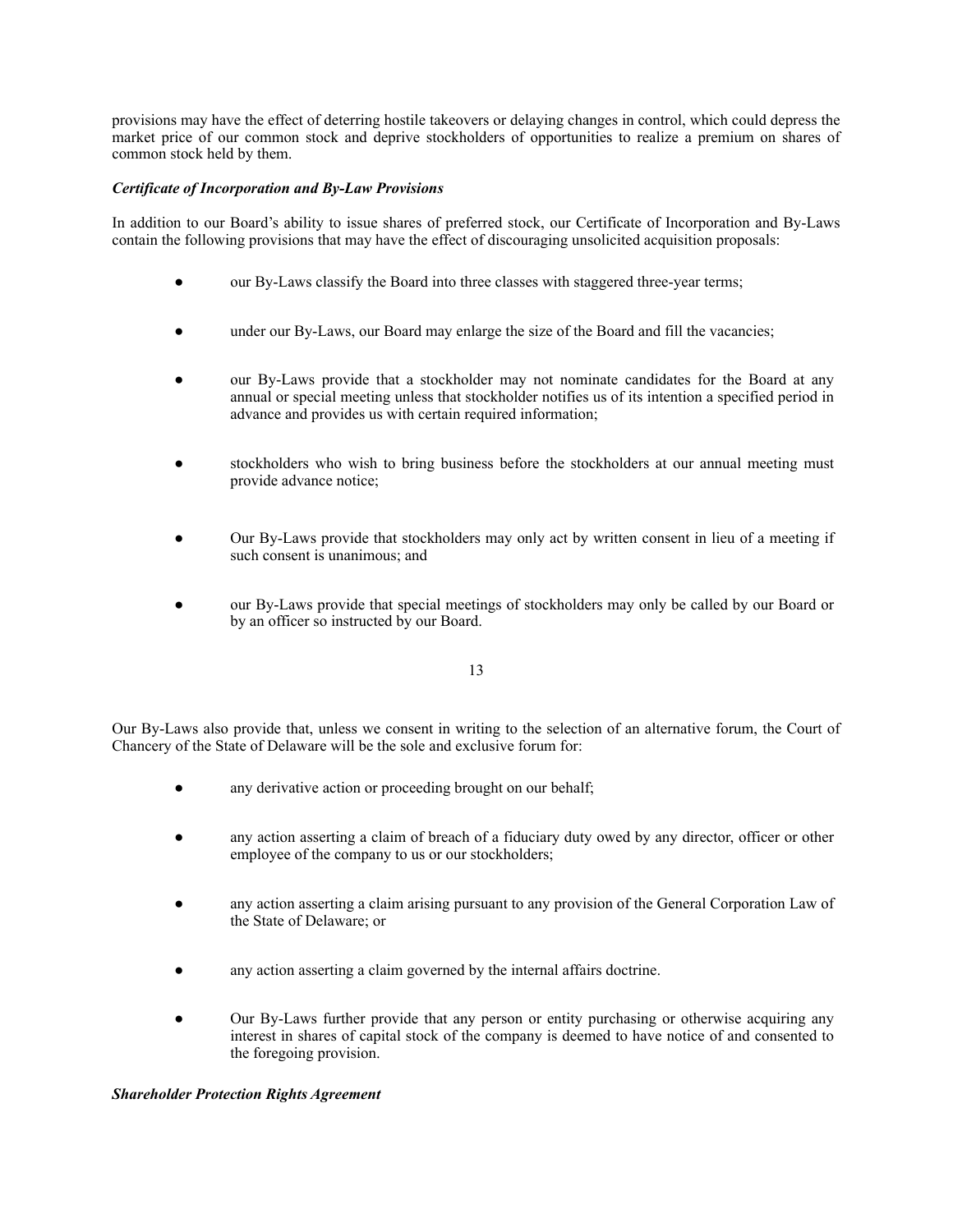On December 13, 2019, the Board authorized and declared a dividend of one right (a "Right") for each of our issued and outstanding shares of common stock. The dividend was paid to the stockholders of record at the close of business on December 23, 2019. Each Right entitled the registered holder, subject to the terms of the Original Rights Agreement (as defined below), to purchase from us one one-thousandth of a share of our Series B Preferred Stock, par value \$0.01 per share, at a price of \$5.00, subject to certain adjustments. The description and terms of the Rights were set forth in the Rights Agreement, dated as of December 13, 2019 (the "Original Rights Agreement"), by and between us and American Stock Transfer & Trust Company, LLC, as Rights Agent.

On November 12, 2020, the Board approved an amendment and restatement of the Original Rights Agreement (as amended and restated, the "Amended and Restated Rights Agreement") to effect certain changes to the Original Rights Agreement, including (i) reducing the duration to a term of three years, subject to certain earlier expiration as described in more detail below, and (ii) lowering the beneficial ownership threshold at which a person or group of persons becomes an Acquiring Person (as defined below) to 4.95% or more of the Company's outstanding shares of common stock, subject to certain exceptions. The Amended and Restated Rights Agreement is designed to discourage (i) any person or group of persons from acquiring beneficial ownership of more than 4.95% of our shares of common stock and (ii) any existing stockholder currently beneficially holding 4.95% or more of our shares of common stock from acquiring additional shares of our common stock.

The purpose of the Amended and Restated Rights Agreement is to protect value by preserving our ability to utilize certain net operating losses and other tax attributes (collectively, the "Tax Benefits") to offset potential future income tax obligations. Our ability to use these Tax Benefits would be substantially limited if we experience an "ownership change," as such term is defined in Section 382 of the Internal Revenue Code of 1986, as amended (the "Tax Code"). A corporation generally will experience an ownership change if the percentage of the corporation's stock owned by its "5-percent shareholders," as defined in Section 382 of the Tax Code, increases by more than 50 percentage points over their lowest ownership percentage within a rolling three-year period. The Amended and Restated Rights Agreement is intended to reduce our likelihood of experiencing an ownership change under Section 382 of the Tax Code. The Rights are only exercisable upon the occurrence of certain triggering events described in the Amended and Restated Rights Agreement.

# **Transfer Agent**

The transfer agent for our common stock is American Stock Transfer & Trust Company, located at 6201 15th Ave, Brooklyn, New York 11219

# 14

# <span id="page-15-0"></span>**PLAN OF DISTRIBUTION**

The selling stockholder of the securities and any of its pledgees, assignees and successors-in-interest may, from time to time, sell any or all of their securities covered hereby on any stock exchange, market or trading facility on which the securities are traded or in private transactions. These sales may be at fixed or negotiated prices. The selling stockholder may use any one or more of the following methods when selling securities:

- ordinary brokerage transactions and transactions in which the broker-dealer solicits purchasers;
- block trades in which the broker-dealer will attempt to sell the securities as agent but may position and resell a portion of the block as principal to facilitate the transaction;
- purchases by a broker-dealer as principal and resale by the broker-dealer for its account;
- an exchange distribution in accordance with the rules of the applicable exchange;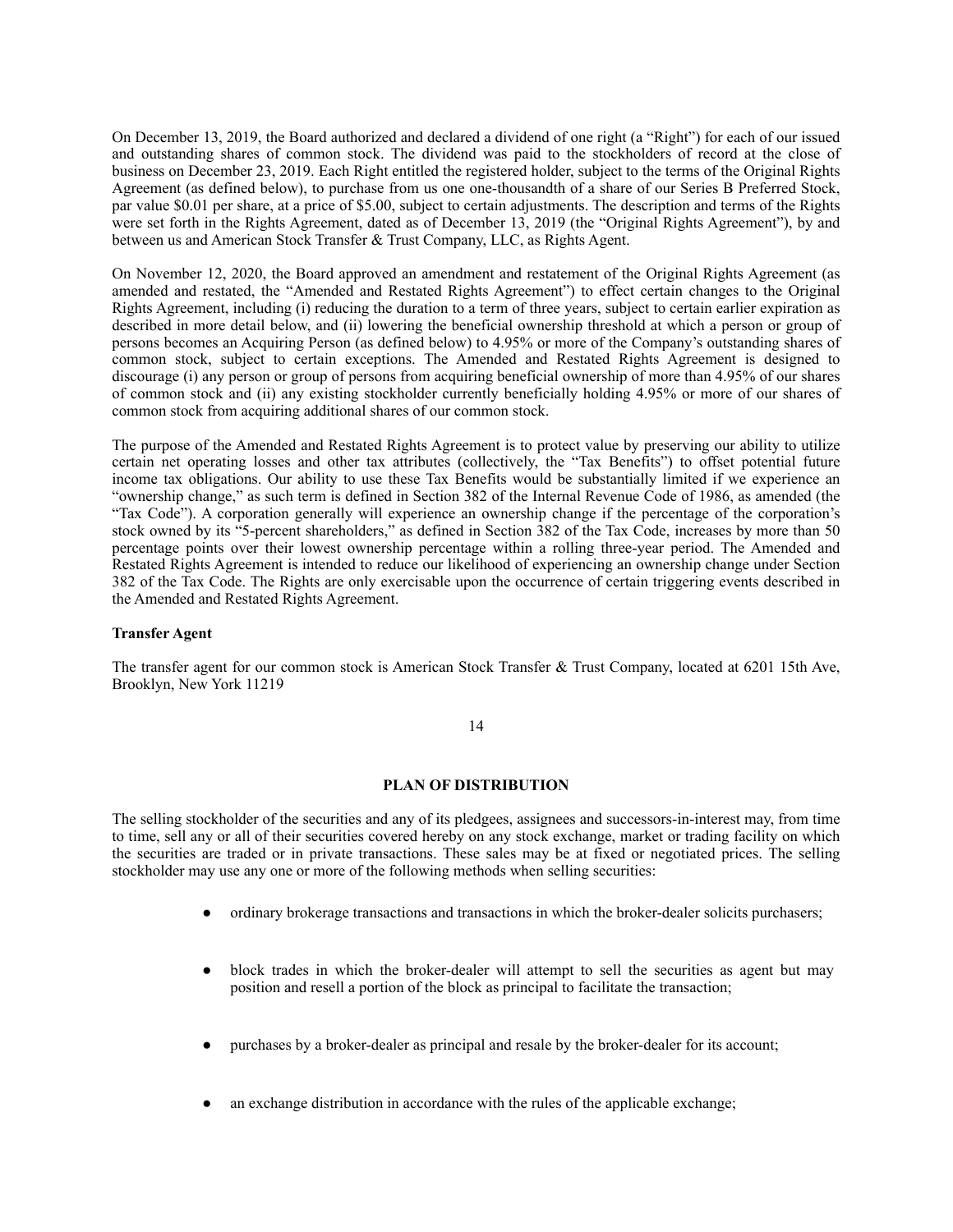- privately negotiated transactions;
- settlement of short sales;
- in transactions through broker-dealers that agree with the selling stockholder to sell a specified number of such securities at a stipulated price per security;
- through the writing or settlement of options or other hedging transactions, whether through an options exchange or otherwise;
- a combination of any such methods of sale; or
- any other method permitted pursuant to applicable law.

The selling stockholder may also sell securities under Rule 144 or any other exemption from registration under the Securities Act, if available, rather than under this prospectus.

Broker-dealers engaged by the selling stockholder may arrange for other brokers-dealers to participate in sales. Broker-dealers may receive commissions or discounts from the selling stockholder (or, if any broker-dealer acts as agent for the purchaser of securities, from the purchaser) in amounts to be negotiated, but, except as set forth in a supplement to this prospectus, in the case of an agency transaction not in excess of a customary brokerage commission in compliance with FINRA Rule 2440; and in the case of a principal transaction a markup or markdown in compliance with FINRA IM-2440.

In connection with the sale of the securities or interests therein, the selling stockholder may enter into hedging transactions with broker-dealers or other financial institutions, which may in turn engage in short sales of the securities in the course of hedging the positions they assume. The selling stockholder may also sell securities short and deliver these securities to close out its short positions, or loan or pledge the securities to broker-dealers that in turn may sell these securities. The selling stockholder may also enter into option or other transactions with brokerdealers or other financial institutions or create one or more derivative securities which require the delivery to such broker-dealer or other financial institution of securities offered by this prospectus, which securities such brokerdealer or other financial institution may resell pursuant to this prospectus (as supplemented or amended to reflect such transaction).

The selling stockholder and any broker-dealers or agents that are involved in selling the securities may be deemed to be "underwriters" within the meaning of the Securities Act in connection with such sales. In such event, any commissions received by such broker-dealers or agents and any profit on the resale of the securities purchased by them may be deemed to be underwriting commissions or discounts under the Securities Act. The selling stockholder has informed us that it does not have any written or oral agreement or understanding, directly or indirectly, with any person to distribute the securities.

We are required to pay certain fees and expenses incurred by us incident to the registration of the securities. We have agreed to indemnify the selling stockholder against certain losses, claims, damages and liabilities, including liabilities under the Securities Act.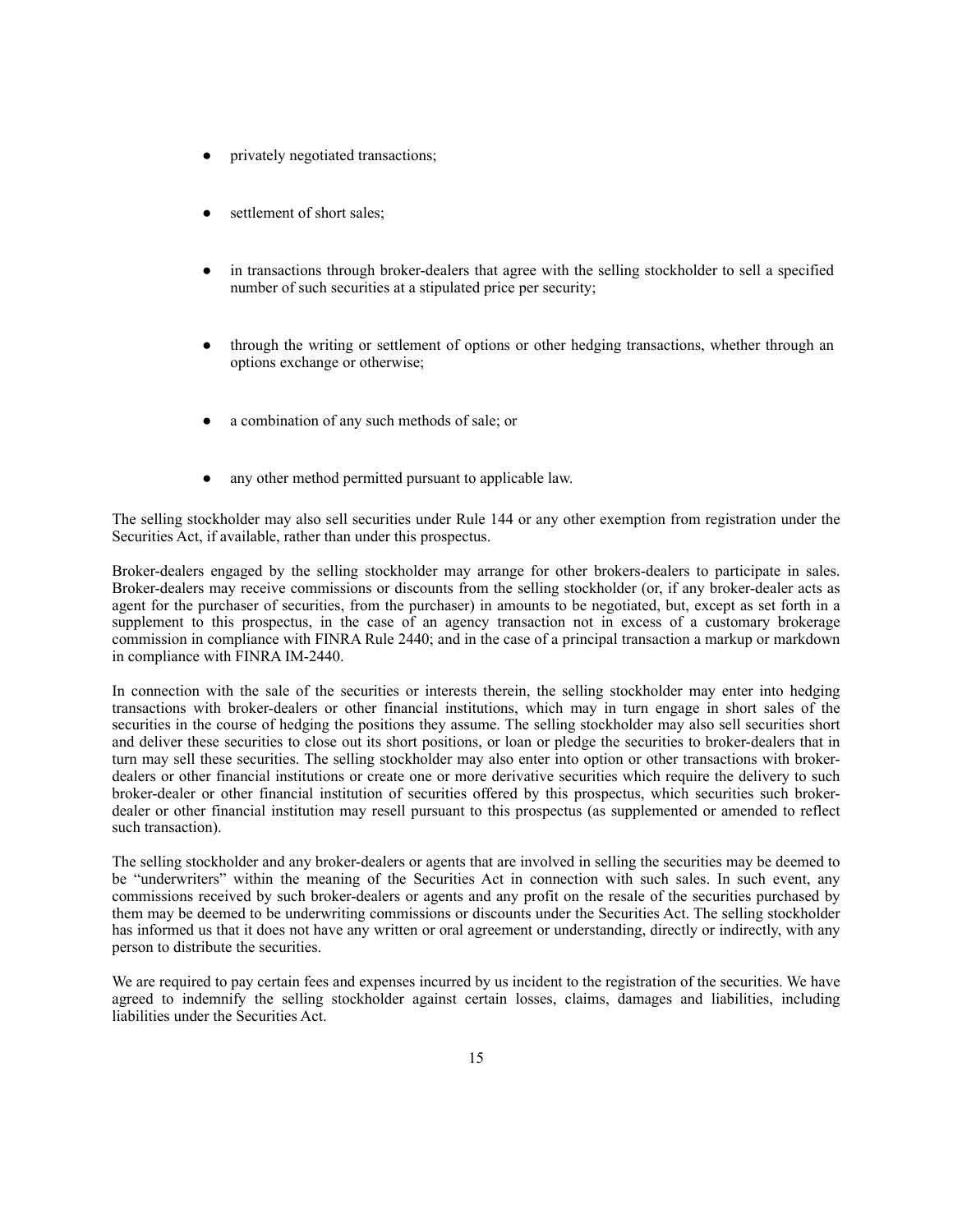We agreed to keep this prospectus effective until the earlier of (i) the date on which the securities may be resold by the selling stockholder without registration and without regard to any volume or manner-of-sale limitations by reason of Rule 144, without the requirement for us to be in compliance with the current public information under Rule 144 under the Securities Act or any other rule of similar effect or (ii) all of the securities have been sold pursuant to this prospectus or Rule 144 under the Securities Act or any other rule of similar effect. The resale securities will be sold only through registered or licensed brokers or dealers if required under applicable state securities laws. In addition, in certain states, the resale securities covered hereby may not be sold unless they have been registered or qualified for sale in the applicable state or an exemption from the registration or qualification requirement is available and is complied with.

Under applicable rules and regulations under the Securities Exchange Act of 1934, as amended (the "Exchange Act"), any person engaged in the distribution of the resale securities may not simultaneously engage in market making activities with respect to the common stock for the applicable restricted period, as defined in Regulation M, prior to the commencement of the distribution. In addition, the selling stockholder will be subject to applicable provisions of the Exchange Act and the rules and regulations thereunder, including Regulation M, which may limit the timing of purchases and sales of the common stock by the selling stockholder or any other person. We will make copies of this prospectus available to the selling stockholder and have informed them of the need to deliver a copy of this prospectus to each purchaser at or prior to the time of the sale (including by compliance with Rule 172 under the Securities Act).

# <span id="page-17-0"></span>**LEGAL MATTERS**

The validity of the securities offered by this prospectus will be passed upon by Haynes and Boone, LLP, New York, New York.

# <span id="page-17-1"></span>**EXPERTS**

The financial statements as of December 31, 2021 and 2020 and for each of the two years in the period ended December 31, 2021 incorporated by reference in this prospectus have been so incorporated in reliance on the report of Weinberg & Company, an independent registered public accounting firm, incorporated herein by reference, given on the authority of said firm as experts in auditing and accounting.

# <span id="page-17-2"></span>**WHERE YOU CAN FIND MORE INFORMATION**

We are subject to the informational requirements of the Exchange Act, and in accordance therewith file annual, quarterly and current reports, proxy statements and other information with the Securities and Exchange Commission. The Securities and Exchange Commission maintains a website that contains reports, proxy and information statements and other information regarding registrants that file electronically with the Securities and Exchange Commission. The address of the Securities and Exchange Commission's website is www.sec.gov.

We make available free of charge on or through our website at www.cytrx.com, our Annual Reports on Form 10-K, Quarterly Reports on Form 10-Q, Current Reports on Form 8-K and amendments to those reports filed or furnished pursuant to Section 13(a) or 15(d) of the Exchange Act, as soon as reasonably practicable after we electronically file such material with or otherwise furnish it to the Securities and Exchange Commission.

We have filed with the Securities and Exchange Commission a registration statement under the Securities Act, relating to the offering of these securities. The registration statement, including the attached exhibits, contains additional relevant information about us and the securities. This prospectus does not contain all of the information set forth in the registration statement. You can obtain a copy of the registration statement for free at www.sec.gov. The registration statement and the documents referred to below under "Incorporation of Certain Information By Reference" are also available on our website, www.cytrx.com.

We have not incorporated by reference into this prospectus the information on our website, and you should not consider it to be a part of this prospectus.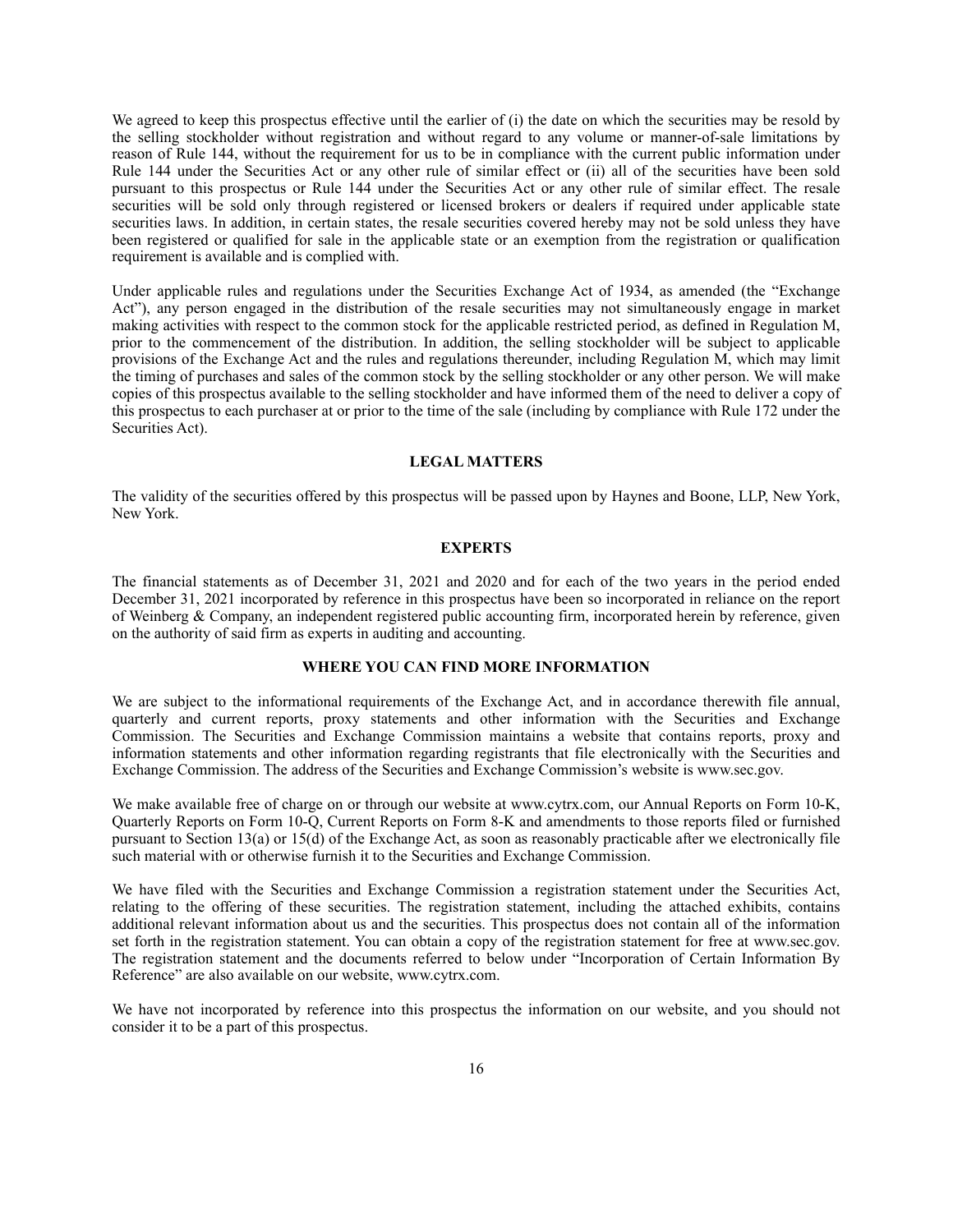# <span id="page-18-0"></span>**INCORPORATION OF CERTAIN INFORMATION BY REFERENCE**

The Securities and Exchange Commission allows us to "incorporate by reference" the information we have filed with it, which means that we can disclose important information to you by referring you to those documents. The information we incorporate by reference is an important part of this prospectus, and later information that we file with the Securities and Exchange Commission will automatically update and supersede this information. We incorporate by reference the documents listed below and any future documents (excluding information furnished pursuant to Items 2.02 and 7.01 of Form 8-K) we file with the Securities and Exchange Commission pursuant to Sections l3(a), l3(c), 14 or l5(d) of the Exchange Act, subsequent to the date of this prospectus and prior to the termination of the offering:

- Our Annual Report on Form 10-K for the year ended December 31, 2021, filed with the Securities and Exchange Commission on March 23, 2022;
- Our Current Reports on Form 8-K, filed with the Securities and Exchange Commission on January 4, 2022, March 10, 2022 and March 16, 2022; and
- The description of our securities as described in our Registration Statement on Form 8-A filed with the Securities and Exchange Commission on March 17, 1987 (File No. 000-15327), as amended and supplemented by the description of our common stock contained in Exhibit 4.4 to our Annual Report on Form 10-K for the year ended December 31, 2021, filed with the SEC on March 23, 2022, including any amendment or reports filed for the purpose of updating such description.

All filings filed by us pursuant to the Exchange Act after the date of the initial filing of this registration statement and prior to the effectiveness of such registration statement (excluding information furnished pursuant to Items 2.02 and 7.01 of Form 8-K) shall also be deemed to be incorporated by reference into the prospectus.

You should rely only on the information incorporated by reference or provided in this prospectus. We have not authorized anyone else to provide you with different information. Any statement contained in a document incorporated by reference into this prospectus will be deemed to be modified or superseded for the purposes of this prospectus to the extent that a later statement contained in this prospectus or in any other document incorporated by reference into this prospectus modifies or supersedes the earlier statement. Any statement so modified or superseded will not be deemed, except as so modified or superseded, to constitute a part of this prospectus. You should not assume that the information in this prospectus is accurate as of any date other than the date of this prospectus or the date of the documents incorporated by reference in this prospectus.

We will provide without charge to each person to whom a copy of this prospectus is delivered, upon written or oral request, a copy of any or all of the reports or documents that have been incorporated by reference in this prospectus but not delivered with this prospectus (other than an exhibit to these filings, unless we have specifically incorporated that exhibit by reference in this prospectus). Any such request should be addressed to us at:

> CytRx Corporation Attention: Corporate Secretary 11726 San Vicente Boulevard, Suite 650 Los Angeles, California 90049 (310) 826-5648

You may also access the documents incorporated by reference in this prospectus through our website at www.cytrx.com. Except for the specific incorporated documents listed above, no information available on or through our website shall be deemed to be incorporated in this prospectus or the registration statement of which it forms a part.